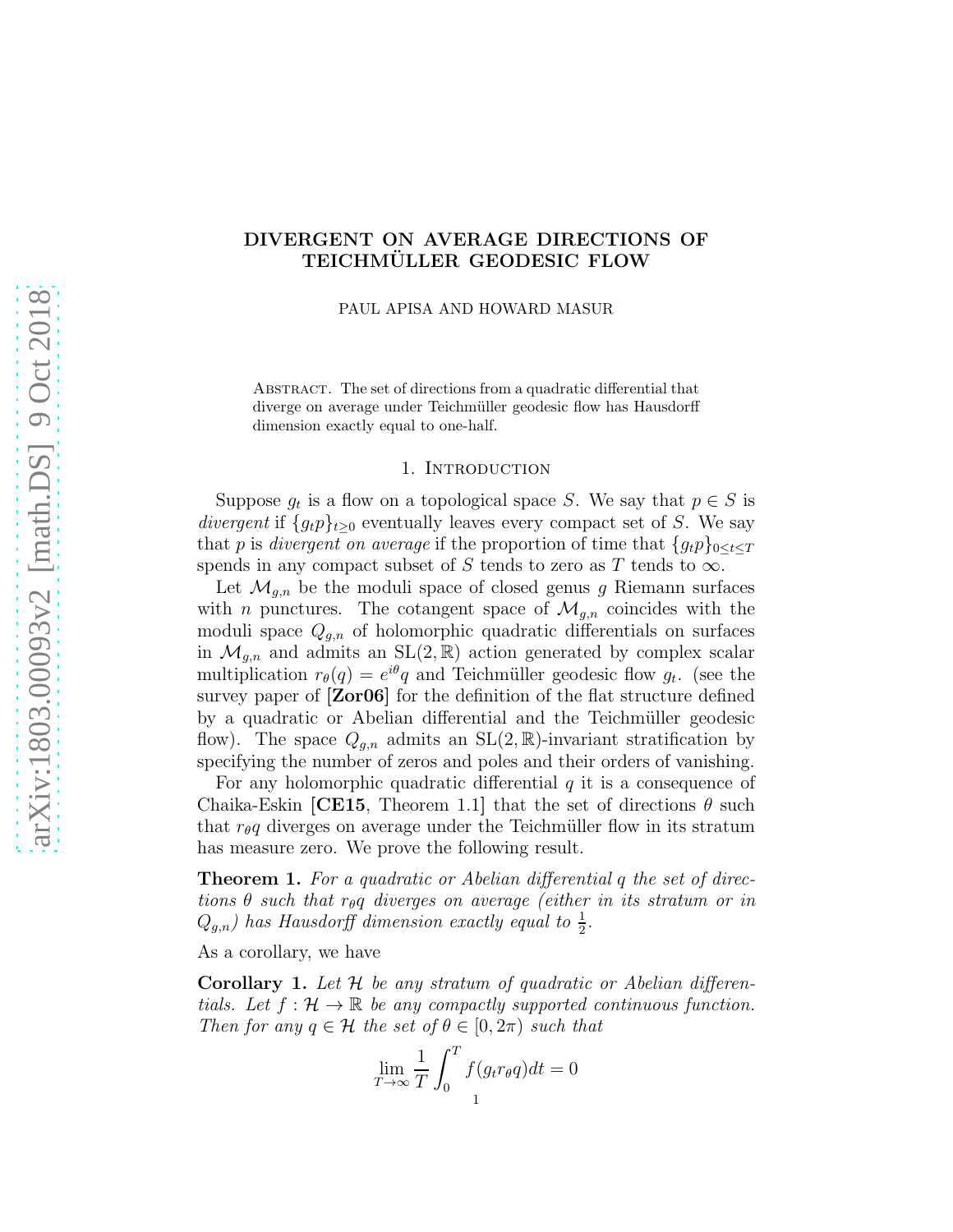has Hausdorff dimension at least  $\frac{1}{2}$ .

Remark 1. For any quadratic differential the set of directions that diverge on average in  $Q_{g,n}$  is contained in the set of directions that diverge on average in the stratum. In al-Saqban-Apisa-Erchenko-Khalil-Mirzadeh-Uyanik  $[ASAE^+17]$  $[ASAE^+17]$ , the authors adapted the techniques of Kadyrov-Kleinbock-Lindenstrauss-Margulis [\[KKLM14\]](#page-29-0) to show that the latter set has Hausdorff dimension at most  $\frac{1}{2}$  (this result improves on results of Masur [\[Mas91,](#page-29-1) [Mas92\]](#page-29-2)). Therefore, the novelty of the current work is establishing the lower bound of Hausdorff dimension  $\frac{1}{2}$ for the set of directions that diverge on average in  $Q_{g,n}$ .

**Remark 2.** The methods of  $[ASAE^+17]$  $[ASAE^+17]$  in fact show that the Hausdorff dimension of the set of directions that diverge on average in any open invariant subset of a stratum is at most  $\frac{1}{2}$  $\frac{1}{2}$  $\frac{1}{2}$ . Therefore, Theorem 1 remains true when divergence on average is considered in a stratum with finitely many affine invariant submanifolds deleted.

**Remark 3.** In the classical case of  $SL(2,\mathbb{R})/SL(2,\mathbb{Z})$  it is known that the set of directions that diverge on average has Hausdorff dimension 1  $\frac{1}{2}$ . In fact, the behavior of a geodesic is determined by the continued fraction expansion of its endpoint  $x = [a_0, a_1, a_2, \ldots]$  (see for instance Dani [\[Dan85\]](#page-29-3)). The geodesic diverges on average if and only if  $(\prod_{i=1}^n a_i)^{\frac{1}{n}}$  goes to  $\infty$  as  $n \to \infty$  (see Choudhuri [\[Cho17](#page-29-4), Theorem 1.2]) and this set has Hausdorff dimension  $\frac{1}{2}$  by [**FLWW09**, Theorem 1.2]. In Cheung [\[Che11\]](#page-28-2), it is shown that the set of real numbers for which  $a_n$  tends to  $\infty$  at a certain prescribed rate has Hausdorff dimension  $\frac{1}{2}$ . Our construction in higher genus Teichmüller space is modeled on this construction.

Connection with Previous Results. For any holomorphic quadratic differential q on a Riemann surface  $X$ , every direction gives a foliation of the underlying Riemann surface. By Masur [\[Mas92](#page-29-2), Theorem 1.1], if the Teichmüller geodesic in a given direction is recurrent, then the foliation is uniquely ergodic. In particular, the non-uniquely ergodic directions -  $NUE(q)$  - are divergent directions.

By results of Strebel [\[Str84\]](#page-29-6) and Katok-Zemlyakov [\[ZK75\]](#page-30-1), the collection of directions with non-minimal flow -  $NM(q)$  - is countable. In [\[MS91\]](#page-29-7), the main theorem is that outside finitely many exceptional strata of quadratic differentials (the exceptions being the ones where every flat structure induced by a holomorphic quadratic differential has a holonomy double cover that is a translation covering of a flat torus) , there is a constant  $\delta > 0$  depending on the stratum so that for almostevery quadratic differential  $q$  in the stratum the set of directions with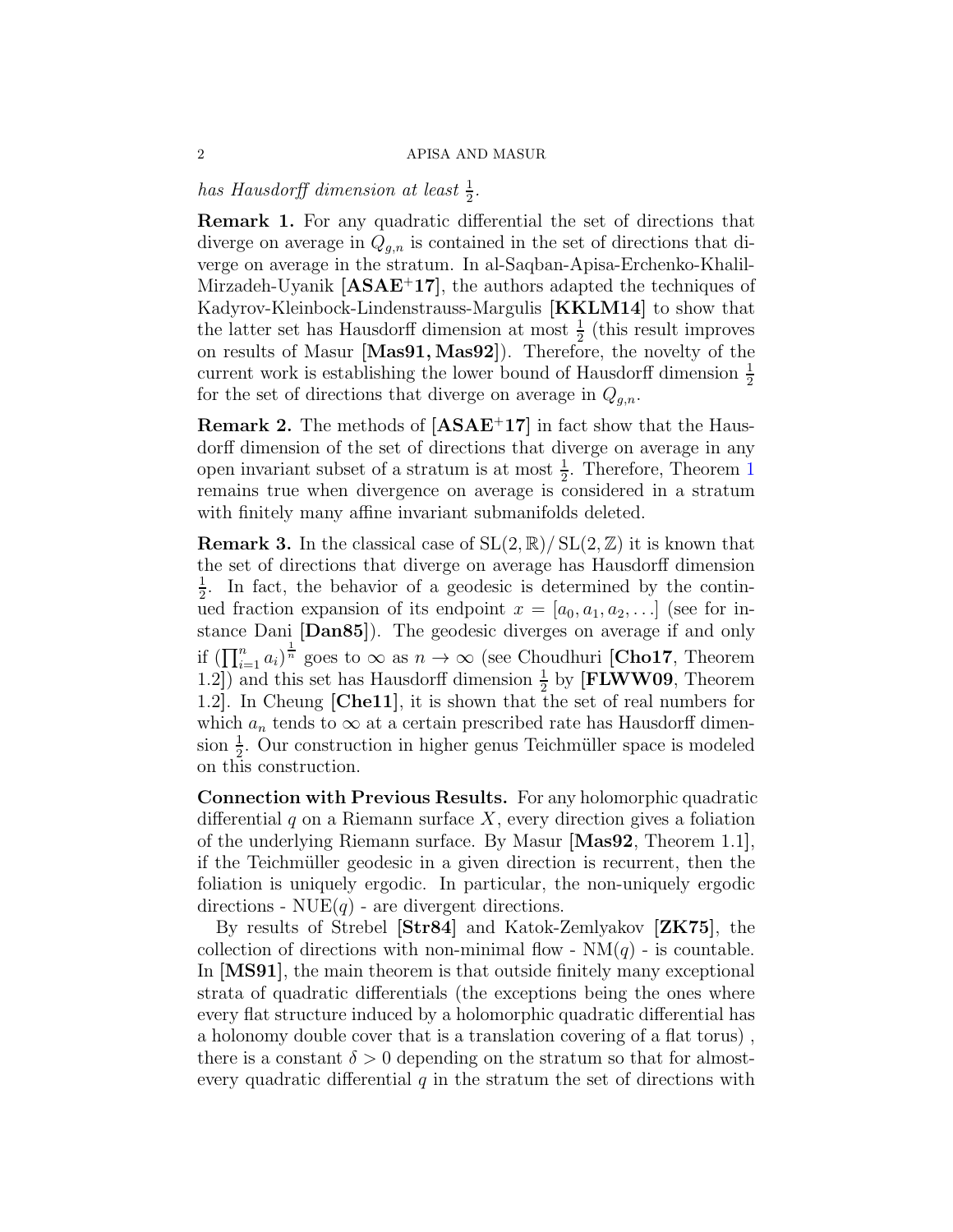non-ergodic flow -  $NE(q)$  - has Hausdorff dimension exactly  $\delta$ . The sequence of inclusions is then

$$
NM(q) \subseteq NE(q) \subseteq NUE(q) \subseteq D(q) \subseteq DA(q)
$$

where  $D(q)$  and  $DA(q)$  are the set of directions that diverge (resp. diverge on average). The set  $D(q)$  was shown to have measure zero in Kerckhoff-Masur-Smillie [\[KMS86](#page-29-8), Theorem 4].

The set NUE(q) was shown to have Hausdorff dimension at most  $\frac{1}{2}$  by the main theorem of Masur [\[Mas92\]](#page-29-2). Recently, Chaika-Masur [\[CM18\]](#page-29-9) showed that for hyperelliptic components of strata of Abelian differentials this inequality is actually an equality for almost every Abelian differential.

**Problem 1.** Is it the case that the Hausdorff dimension of  $NUE(q)$  is either 0 or  $\frac{1}{2}$  for all quadratic differentials q.

For all known examples, the dimension is either 0 or  $\frac{1}{2}$ . Despite the fact that  $NE(q)$  has positive Hausdorff dimension for a full measure set of quadratic differentials (outside of finitely many exceptional strata), in each stratum there is a dense set of Veech surfaces, for which  $D(q) = NM(q)$  and hence is countable. The fact that  $D(q)$  is positive dimensional for a full measure set of q and zero-dimensional for a dense set of  $q$  shows that an analogue of Theorem [1](#page-0-0) for divergent directions does not exist in general.

Acknowledgements. The authors thank Jon Chaika for suggesting this problem. They also thank Alex Eskin and Kasra Rafi for helpful conversations. This material is based upon work supported by the National Science Foundation under Grant No. DMS-1607512. HM gratefully acknowledges their support. This material is also based upon work supported by the National Science Foundation Graduate Research Fellowship Program under Grant No. DGE-1144082. PA gratefully acknowledges their support.

## 2. Cylinders and the Thick-Thin Decomposition

Given a Riemann surface  $X$  with a holomorphic quadratic differential there are two natural metrics on  $X$  - the hyperbolic metric and the flat metric induced by the quadratic differential. Assume that the quadratic differential has unit area. Fix  $\delta > 0$  small enough so that two curves of hyperbolic-length less than  $\delta$  are disjoint.

The thick-thin decomposition of the flat surface is defined as follows (for simplicity we only state the definition for an Abelian differential -  $(X, \omega)$  - which will be sufficient for our purpose). Let  $\gamma_k$  be the simple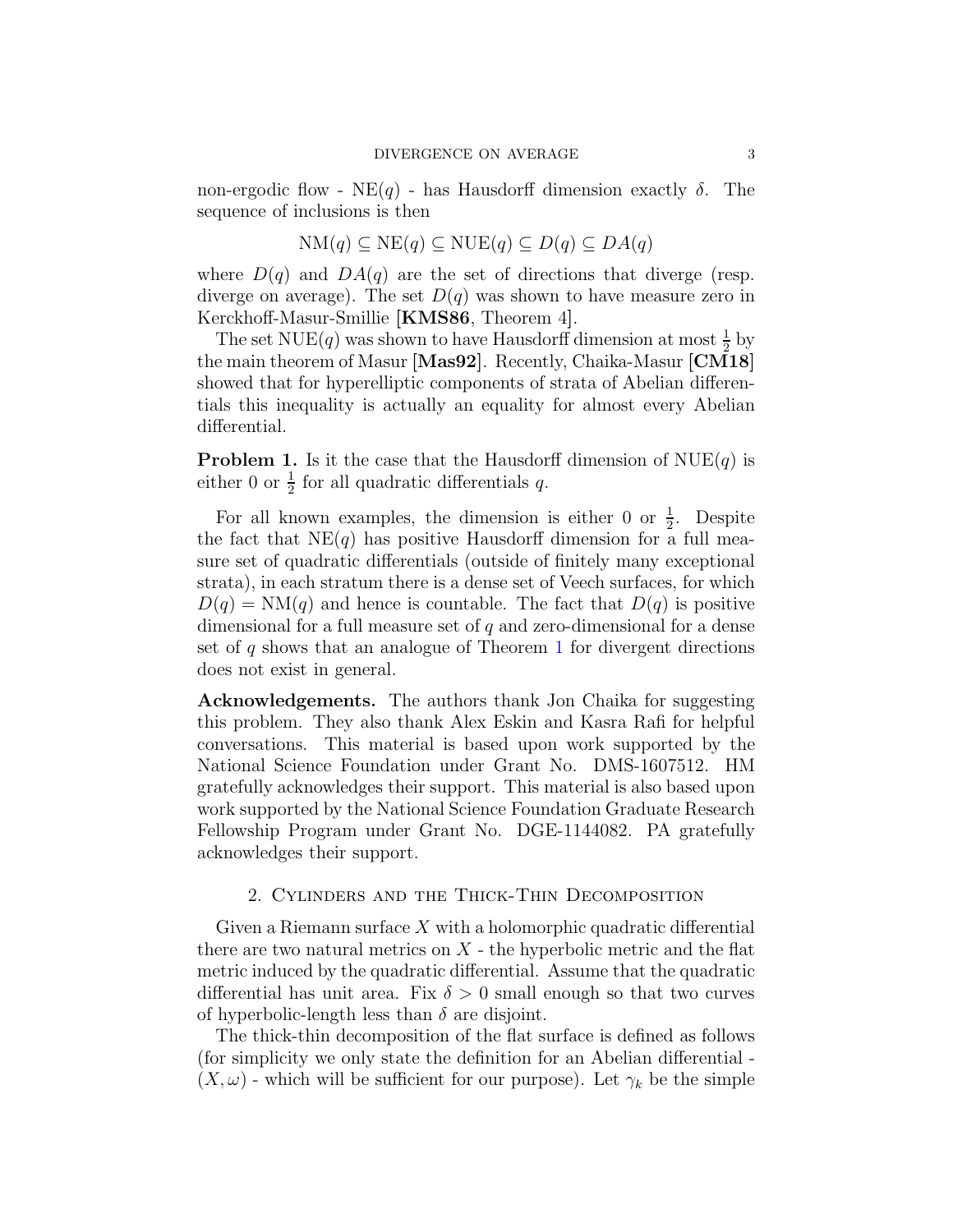closed curves on X of hyperbolic-length less than  $\delta$ . There is a geodesic representative of  $\gamma_k$  in the flat metric on  $(X,\omega)$ . Either the flat-geodesic is unique or it is contained in a flat cylinder. In the first case, cut out the unique flat-geodesic from  $(X, \omega)$  and in the second excise the entire cylinder. The resulting components are called  $\delta$ -thick-pieces. The size of a thick-piece is defined as the smallest flat length of a simple closed curve in the thick piece that is not homotopic to a boundary curve. These definitions are due to Rafi [\[Raf07\]](#page-29-10) who showed that in a thick piece the hyperbolic length of any closed curve is comparable to its flat length divided by the size of the piece.

In Eskin-Kontsevich-Zorich [\[EKZ](#page-29-11), Geometric Compactification Theorem (Theorem 10)], the following is established (we only state a version for Abelian differentials)

<span id="page-3-0"></span>**Theorem 2.1.** Let  $(X_n, \omega_n)$  be any sequence of unit-area translation surfaces that are not contained in a compact subset of a stratum of Abelian differentials. By passing to a subsequence assume that  $(X_n, \omega_n)$ converges to a stable differential  $\omega$  on a nodal Riemann surface X. Let  $\delta_0$  be less than half the injectivity radius of X in the hyperbolic metric on the desingularized surface. Then there is a subsequence of  $(X_n, \omega_n)$ so that each thick component converges to a nonzero meromorphic quadratic differential when the flat metric on the thick component is renormalized so that its size is one.

**Definition 1.** Suppose that A is an annulus around a curve  $\gamma$  on X. The annulus A is called regular if it is of the form  $\{p : d(p, \gamma) < r\}$  for some r where  $d(\cdot, \cdot)$  denotes distance in the flat metric. The annulus is primitive if additionally it contains no singularities in its interior. If A is a primitive regular annulus that is not a flat cylinder, then define  $\mu(A) := \log \left( \frac{|\gamma_0|}{|\gamma_0|} \right)$  $|\gamma_i|$ where  $|\cdot|$  denotes flat length and  $\gamma_o$  (resp  $\gamma_i$ ) is the longer (resp. shorter) boundary curve of  $A$  and is called the outer (resp. inner) curve of A. This definition agrees with the one made in Minsky [\[Min92\]](#page-29-12) up to a multiplicative constant that only depends on the stratum containing  $(X, \omega)$ .

<span id="page-3-1"></span>**Lemma 2.2.** Under the hypotheses of Theorem [2.1,](#page-3-0) every flat cylinder in  $(X_n, \omega_n)$  around a  $\delta_0$ -hyperbolically short curve has the length of its core curve tend to 0 as  $n \longrightarrow \infty$ .

*Proof.* By Maskit [\[Mas85](#page-29-13), Corollary 2], since the  $\delta_0$ -hyperbolically short curves have lengths tending to zero in the hyperbolic metric, their extremal length also tends to zero as  $n \longrightarrow \infty$ . The extremal length of a curve  $\gamma$  is defined to be the reciprocal of the modulus of the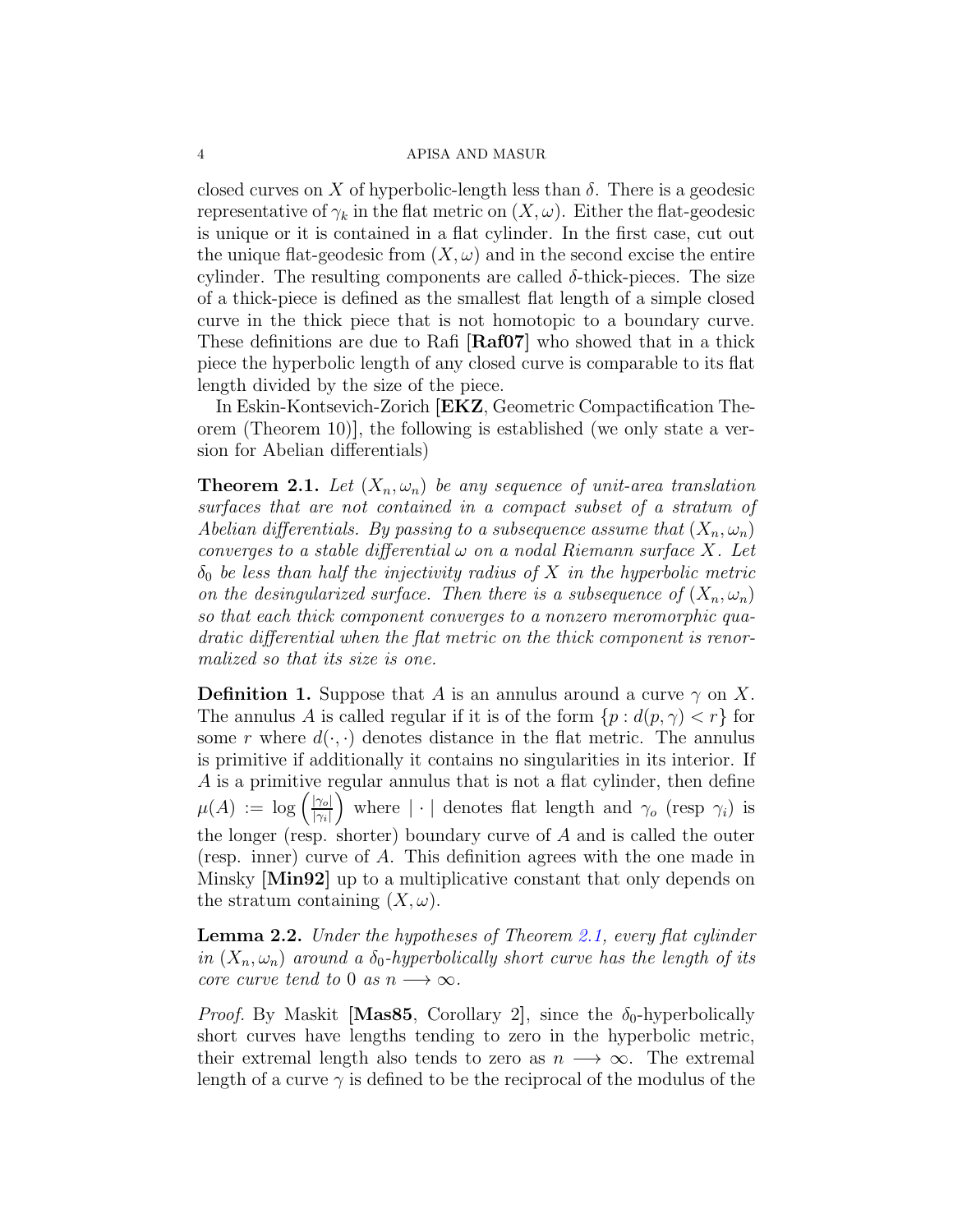largest topological annulus embedded in the hyperbolic surface whose waist curve is freely homotopic to  $\gamma$ .

Therefore, each  $\delta_0$ -hyperbolically short curve  $\gamma$  is contained in a topological annulus whose modulus tends to  $\infty$  as  $n \longrightarrow \infty$ . By Min-sky [\[Min92](#page-29-12), Theorem 4.5 and 4.6] (note that the inequality  $\leq m_0$ ) should be  $\geq m_0$  in the statement of the Theorem 4.6), either  $\gamma$  is contained in a flat cylinder whose modulus is unbounded in  $n$  or there is a primitive regular annulus  $A_n \subseteq (X_n, \omega_n)$  contained in a thick piece whose core curve is homotopic to  $\gamma$  and so that  $\mu(A_n)$  tends to  $\infty$  as n increases.

Notice that if the modulus of the flat cylinder containing  $\gamma$  tends to  $\infty$  then the flat length of  $\gamma$  tends to zero since each  $(X_n, \omega_n)$  is unitarea. Therefore, suppose that for each  $n$  there is a primitive regular annulus  $A_n$  whose core curve is homotopic to  $\gamma$  and so that  $\mu(A_n)$  is unbounded in n.

Let  $\ell_n$  be the flat length of  $\gamma$  on  $(X_n, \omega_n)$  and let  $a_n$  be the area of the thick piece containing  $A_n$ . The flat distance across  $A_n$  is at most  $h_n := \frac{a_n}{\ell_n}$ . The flat length of the outer curve  $A_n$  in the flat metric is at most  $2\ell_n+2\pi M h_n$  where M is some integer only depending on the stratum. Therefore,  $\mu(A_n) \leq \log\left(2 + \frac{2\pi M}{\ell_n}\right)$ . Since  $\mu(A_n)$  is unbounded in  $n, \ell_n \longrightarrow 0$  as  $n \longrightarrow \infty$ .

A similar argument to the one above is given in Choi-Rafi-Series [\[CRS08](#page-29-14), Corollary 5.4].

**Definition 2.** Fix  $\delta > 0$  and  $c \in (0, 1)$ . A cylinder is  $(\delta, c)$ -thin if its circumference is at most  $\delta$  and its area is at least c. A half-translation surface is said to belong to the  $(\delta, c)$ -thick part of a stratum if it contains no  $(\delta, c)$ -thin cylinders.

**Remark 4.** We remark that the  $(\delta, c)$ -thick set is not compact. One can have a sequence of surfaces containing cylinders of circumferences going to 0 and areas less than c that lie in the  $(\delta, c)$ -thick part. These sequences enter what is usually referred to as the thin set, i.e. the set where a curve is short with no reference to area. The basic part of our construction will be given a cylinder  $\beta$  of reasonably large area, to use  $\beta$  to find lots of directions that may enter the  $(\delta, c)$ -thin part, but then return to the thick set allowing us to find further cylinders of large area. We use these sequences of cylinders to build a Hausdorff dimension  $\frac{1}{2}$  set of directions whose geodesics spend most of their time in the usually defined thin set where a curve is short.

<span id="page-4-0"></span>**Lemma 2.3.** Fix a stratum  $H$  of quadratic differentials, an open set I on the unit circle, a positive constant  $\delta$ , and positive constants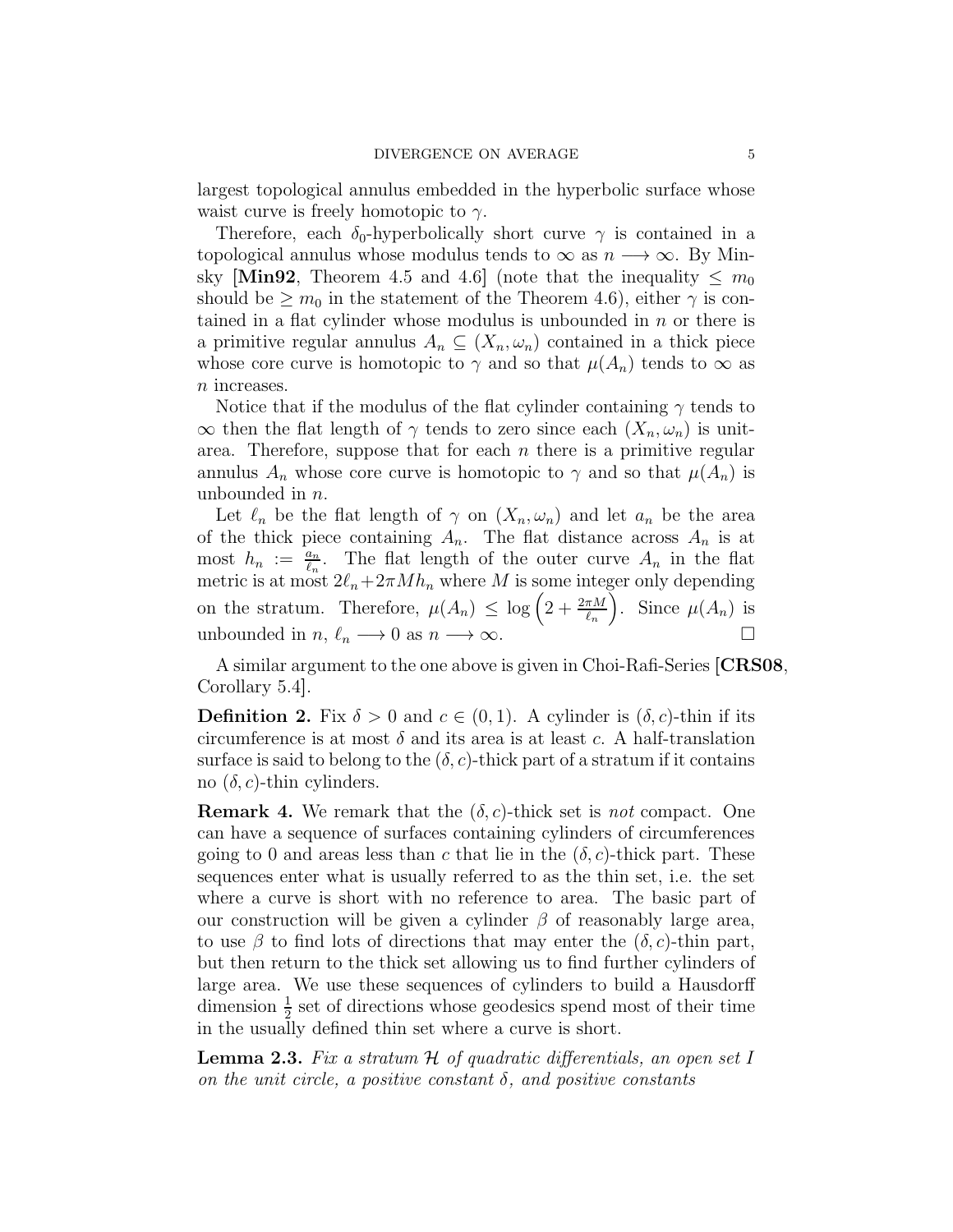(1) 
$$
c_1 < \frac{1}{3g-3}
$$
  
(2)  $c_2 < \frac{\lambda}{g(2g+|s|-2)}$  where *s* is the singular set and where  $\lambda = 1 - (3g-3)c_1$ .

Then there is an L so that for any  $(\delta, c_1)$ -thick unit area surface in H there is a cylinder of area at least  $c_2$  whose core curve has length at most L and whose holonomy makes an angle lying in I.

*Proof.* Let  $\mathcal{H}_{(\delta,c_1)}$  be the locus of  $(\delta, c_1)$ -thick translation surfaces in  $H.$  By Vorobets [\[Vor03](#page-29-15), Theorem 1.5], for every unit area translation surface in H there is a cylinder of area at least  $\frac{1}{2g+|s|-2}$  whose core curve has holonomy that makes an angle of  $I$  (call this set of cylinders  $\mathcal{C}$ ). Let  $\ell : \mathcal{H} \longrightarrow \mathbb{R}$  be the function that records the shortest length of a cylinder in C. Since cylinders persist on open subsets of  $H$ , it follows that  $\ell$  is bounded on compact subsets of  $\mathcal{H}$ .

Suppose to a contradiction that the claim fails. It follows that there is a sequence  $(X_n, \omega_n)$  of translation surfaces in  $\mathcal{H}_{(\delta,c_1)}$  so that the  $\ell(X_n, \omega_n) \longrightarrow \infty$ . Since  $\ell$  is bounded on compact subsets of  $\mathcal{H}$ , it follows that  $(X_n, \omega_n)$  leaves all compact subsets of H. By passing to a subsequence we suppose that the sequence converges to  $(X, \omega)$  in the geometric compactification.

Let  $\delta_0$  be less than half the injectivity radius of the desingularized hyperbolic metric on X, and suppose that the  $\delta_0$  thick pieces converge as in Theorem [2.1.](#page-3-0) We claim that there is a thick piece that has definite area on each  $(X_n, \omega_n)$ . In the thick-thin decomposition, the only positive-area subsurfaces that are not contained in a thick piece are flat cylinders around  $\delta_0$ -hyperbolically short curves. However, by Lemma [2.2](#page-3-1) these cylinders have the length of their core curves tend to zero along the sequence  $(X_n, \omega_n)$ . By truncating an initial segment of the sequence we may suppose that these core curves are always less than length  $\delta$  in flat length. Since  $(X_n, \omega_n)$  are  $(\delta, c_1)$ -thick surfaces we have that the thin part has area at most  $(3g-3)c_1$ . Therefore, the thick part has area at least  $\lambda$ . Moreover, the thick part has at most q components. In particular, it contains some translation surface of area  $\lambda$  $\frac{\lambda}{g}$  .

By Vorobets [**Vor03**, Theorem 1.5], this thick piece contains a cylinder in direction I of area at least  $\frac{\lambda}{g(2g+|s|-2)}$ . Therefore, pulling it back to  $(X_n, \omega_n)$  (after again truncating a finite initial subsequence), produces a cylinder in  $C$  along the subsequence of bounded length, which is a contradiction. is a contradiction.

<span id="page-5-0"></span>**Proposition 1.** Let  $H$ ,  $c_1$ ,  $c_2$ , and  $\delta$  be as in Lemma [2.3](#page-4-0) and let  $0 < \theta_1 < \pi$ . Suppose too that  $c_1 \leq c_2$ . Then there are positive constants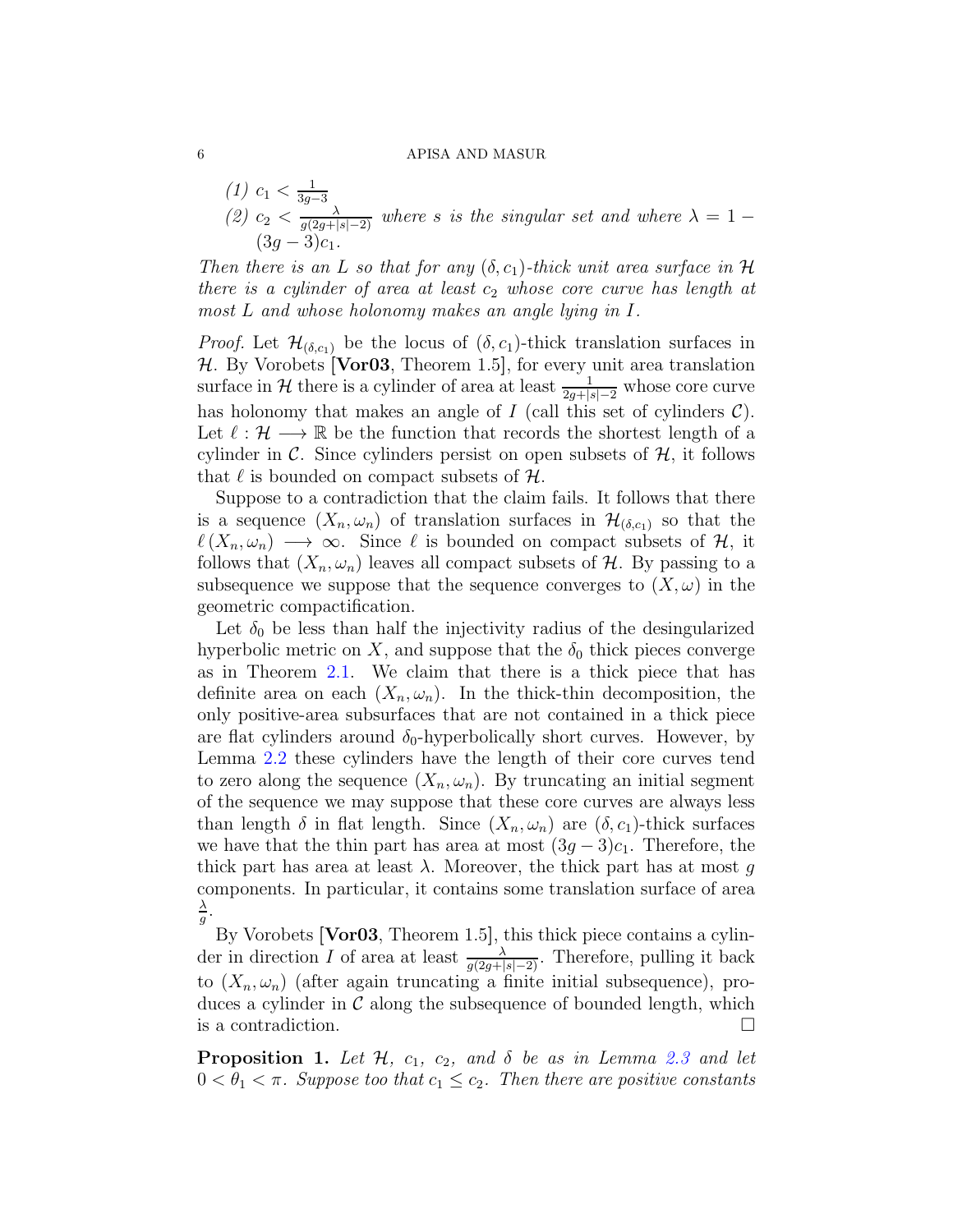L and  $\theta_0$  so that the following holds. Let C be the collection of cylinders of area at least  $c_2$  and circumference of length strictly less than L. For any  $(\delta, c_1)$ -thick surface there is a cylinder in C that is bounded away from the horizontal by at least  $\theta_1$  and bounded away from any shorter cylinder in  $\mathcal C$  by at least  $\theta_0$ .

*Proof.* Choose  $\epsilon > 0$  so that  $\theta_1 + \epsilon < \pi$  and let I be the collection of angles that are at least  $\theta_1 + \epsilon$  from the horizontal. Let L be the length produced by Lemma [2.3.](#page-4-0)

Suppose to a contradiction that  $(X_n, \omega_n)$  is a sequence along which the conclusion fails. Suppose without loss of generality that the sequence has a limit  $(X, \omega)$  in the geometric compactification. Let  $\delta_0$  be half the injectivity radius of X in the hyperbolic metric.

By the proof of Eskin-Kontsevich-Zorich [\[EKZ](#page-29-11), Geometric Compactification Theorem (Theorem 10)], for sufficiently large  $n$  and after passing to a subsequence there is a triangulation of the thick pieces of  $(X_n, \omega_n)$  so that for constants  $C_1$  and  $C_2$ ,

- (1) The triangulations have the same combinatorial type for all  $n$ .
- (2) There are fewer than  $C_1$  edges of the triangulation.
- (3) The edges of the triangulation are saddle connections.
- (4) The saddle connections that do not belong to the boundary of the thick piece have length bounded below by  $\frac{\lambda}{2}$  and above by  $C_2\lambda$  where  $\lambda$  is the size of the thick piece.
- (5) The holonomy of the edges of the triangulation converge as  $n$ tends to infinity.

Assume again after passing to a subsequence that the sizes of each thick piece converge.

## Step 1: For sufficiently large n, a cylinder in  $\mathcal C$  does not intersect a thick piece whose size tends to zero

Each cylinder in  $\mathcal C$  has height at least  $\frac{c_2}{L}$ . Take *n* sufficiently large so that for each thick piece whose size is tending to zero it is triangulated by saddle connections of length less than  $\frac{c_2}{L}$ . Then C cannot intersect this thick piece since it cannot cross a saddle connection of length less than  $\frac{c_2}{L}$ .

Step 2: For sufficiently large n, a cylinder in  $\mathcal C$  does not intersect a positive area thin piece

These thin pieces are exactly flat cylinders around  $\delta_0$ -hyperbolically short curves. By Lemma [2.2,](#page-3-1) the circumference of these flat cylinders tend to zero. Since each  $(X_n, \omega_n)$  is  $(\delta, c_1)$ -thick, these cylinders must have area strictly less than  $c_1 \leq c_2$  for sufficiently large *n*. Hence no cylinder in  $\mathcal C$  can coincide with one of these cylinders. Moreover, the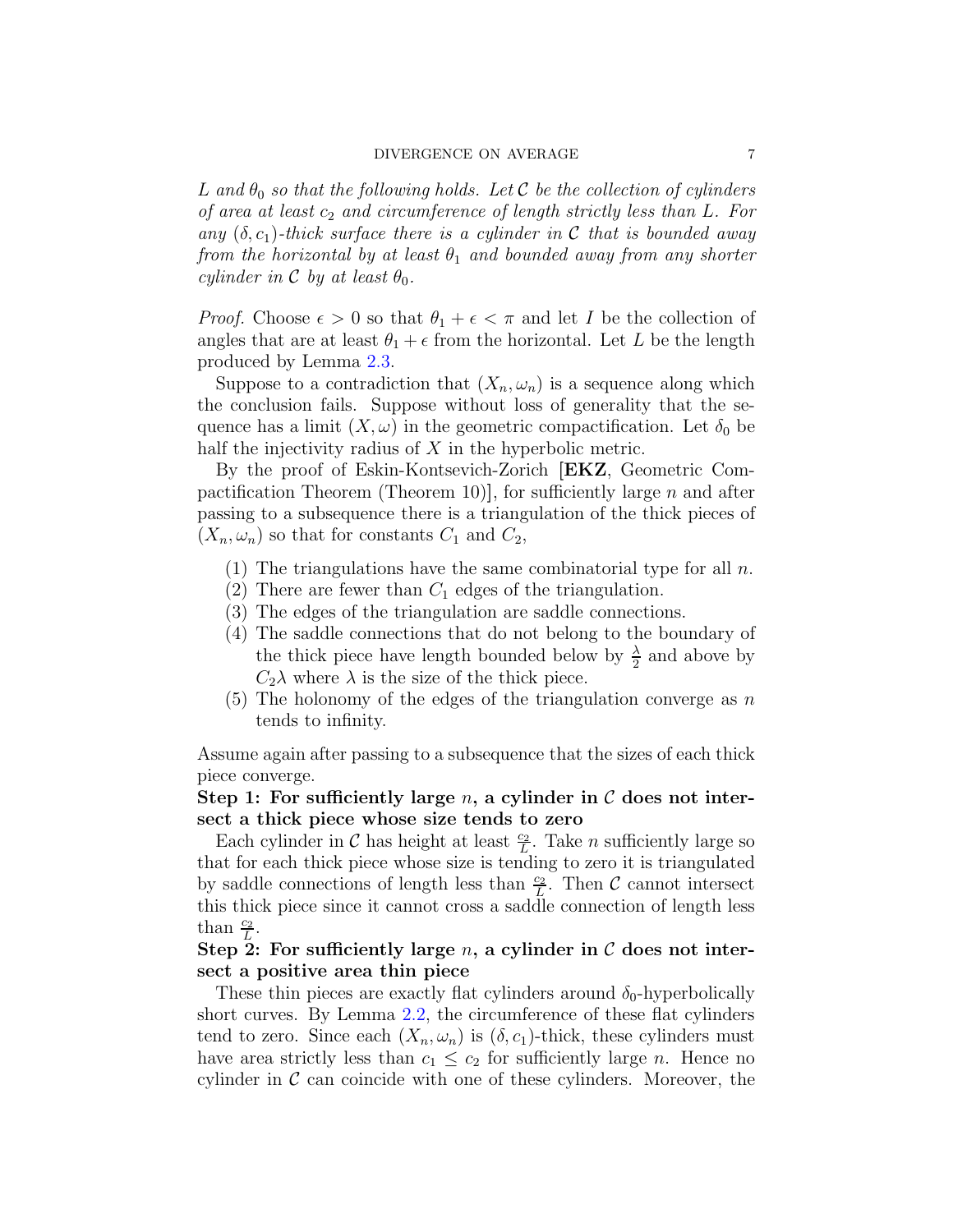heights of the cylinders in  $\mathcal C$  are bounded below and so no cylinder in  $\mathcal C$  can cross them either (since the circumferences tend to zero).

## Step 3: For sufficiently large n, a cylinder in  $\mathcal C$  is contained in a single thick piece

Consider a thick piece whose size does not tend to zero. By Eskin-Kontsevich-Zorich [\[EKZ](#page-29-11), Geometric Compactification Theorem (Theorem 10)], when this piece is rescaled by its size it converges to a meromorphic quadratic differential. However, since the size is bounded away from zero this quadratic differential has finite area, no boundary, and trivial linear holonomy, i.e. it is an Abelian differential on a closed Riemann surface. Therefore, the boundary of the thick piece necessarily consisted of saddle connections whose holonomy tended to zero as  $n$ tended to  $\infty$ . Since cylinders in C have height that is bounded below, it must be the case that  $\mathcal C$  cannot cross the boundary of a thick piece when  $n$  is sufficiently large (i.e. when all the saddle connections in the boundary are sufficiently small).

Step 4: There is a finite collection of curves  $S$  defined only in terms of the combinatorial type of the triangulation so that any cylinder belonging to  $\mathcal C$  on  $(X_n, \omega_n)$  for sufficiently large n, has core curve homotopic to a curve in S.

Recall that the triangulations of the thick pieces of  $(X_n, \omega_n)$  all have the same combinatorial type and that all edges converge in length. Let  $\ell$ be the supremum of the edge lengths that appear in these triangulations for all  $(X_n, \omega_n)$ . Since the smallest that the height of a cylinder in C can be is  $\frac{c_2}{L}$ , a cylinder in C can only intersect an edge of the triangulation  $\ell L$  $\frac{e}{c_2}$  times. Consider the finite collection S of all paths through the triangulations of these thick parts that are (1) straight lines in each triangle, (2) connect midpoints of edges of the triangulation, and (3) cross any edge at most  $\frac{\ell L}{c_2}$  times. For sufficiently large n, the core curves of the cylinders in  $\mathcal C$  are homotopic to a curve in S and moreover, since the curves in S are only defined in terms of the combinatorial type of the triangulation, they define piecewise geodesic curves on all  $(X_n, \omega_n)$ . Moreover, since the holonomy of the edges of the triangulation converge as *n* tends to  $\infty$ , so does the holonomy of each element of S.

## Step 5: One may choose a cylinder for each  $n$  to derive a contradiction.

Let  $C_n$  be the shortest cylinder in C whose holonomy belongs to I (such a cylinder exists by Lemma [2.3\)](#page-4-0). After passing to a subsequence we may assume that  $C_n$  corresponds to a fixed element  $s_0 \in S$  for all n. Let  $h_n(s_0)$  be the holonomy of  $s_0$  on  $(X_n, \omega_n)$ . If the argument of  $h_n(s_0)$ converges to an angle  $\theta$  in the interior of I, then on each  $(X_n, \omega_n)$  we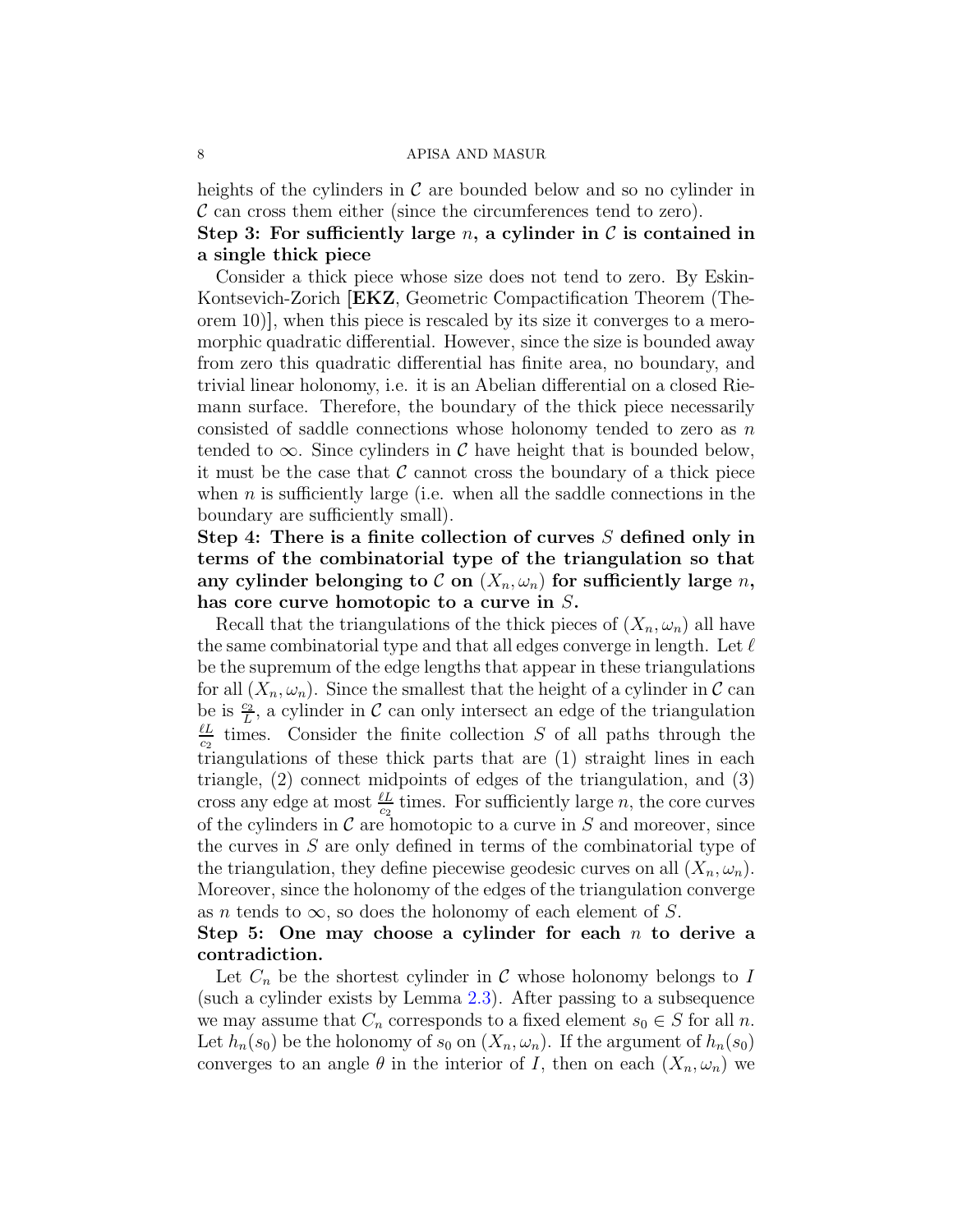notice that by choosing  $C_n$  on  $(X_n, \omega_n)$  we have produced a cylinder in C, whose period makes an angle of  $\theta_1$  from the horizontal, and which, for sufficiently large *n*, makes an angle of  $\frac{d}{2}$  from any shorter cylinder in C where d is the distance from  $\theta$  to the boundary of I. However,  $(X_n, \omega_n)$  was chosen so that along the sequence no such cylinder could be found. This is a contradiction.

Suppose now that the argument of  $h_n(s_0)$  converges to the boundary of I, without loss of generality suppose that it converges to  $\theta_1 + \epsilon$ . Let  $S'$  be the subset of  $S$  of paths whose holonomy has its argument converge to  $\theta_1 + \epsilon$ . Define

$$
\Lambda := \left\{ \lim_{n \to \infty} \arg \left( h_n(s) \right) \right\}_{s \in S}
$$

Let d be the distance from  $\theta_1 + \epsilon$  to the nearest distinct point in  $\Lambda$ (and let it be  $2\pi$  if there are no other distinct points). For each n, let  $C_n$  be the shortest cylinder in C whose core curve is homotopic to an element of S'. Notice that unlike in the previous case, the argument of the holonomy of  $C_n$  might lie outside of I. However, for sufficiently large n, the argument of the holonomy of  $C_n$  will be bounded away the horizontal by  $\theta_1$  and from any other element of C by at least  $\frac{d}{2}$ . Again this is a contradiction.

#### 3. The Child Selection Process

Make the following definition and assumption.

**Definition 3.** For any real numbers t and  $\theta$  set

$$
g_t := \begin{pmatrix} e^t & 0 \\ 0 & e^{-t} \end{pmatrix} \qquad r_\theta := \begin{pmatrix} \cos \theta & -\sin \theta \\ \sin \theta & \cos \theta \end{pmatrix}
$$

<span id="page-8-0"></span>**Assumption 1.** Fix a translation surface  $(X, \omega)$  in a stratum H of Abelian differentials on genus g Riemann surfaces. Let  $|\Sigma|$  denote the number of zeros of  $\omega$ . Fix c so that setting  $c_1 = c_2 = c$  satisfies the conditions of Lemma [2.3.](#page-4-0) Fix  $\delta, \theta_1$ , and  $M > 1$  so that  $(X, \omega)$  is  $(\delta, c)$ thick. Let L and  $\theta_0$  be the constants associated with  $\mathcal{H}, \delta, c$ , and  $\theta_1$  as in Proposition [1.](#page-5-0)

In the sequel, we will put successive conditions on the constants in this assumption. The following process - the child selection process is the main object of study in the sequel.

<span id="page-8-1"></span>Definition 4 (Child Selection Process). Consider the following process, which we will call the child selection process: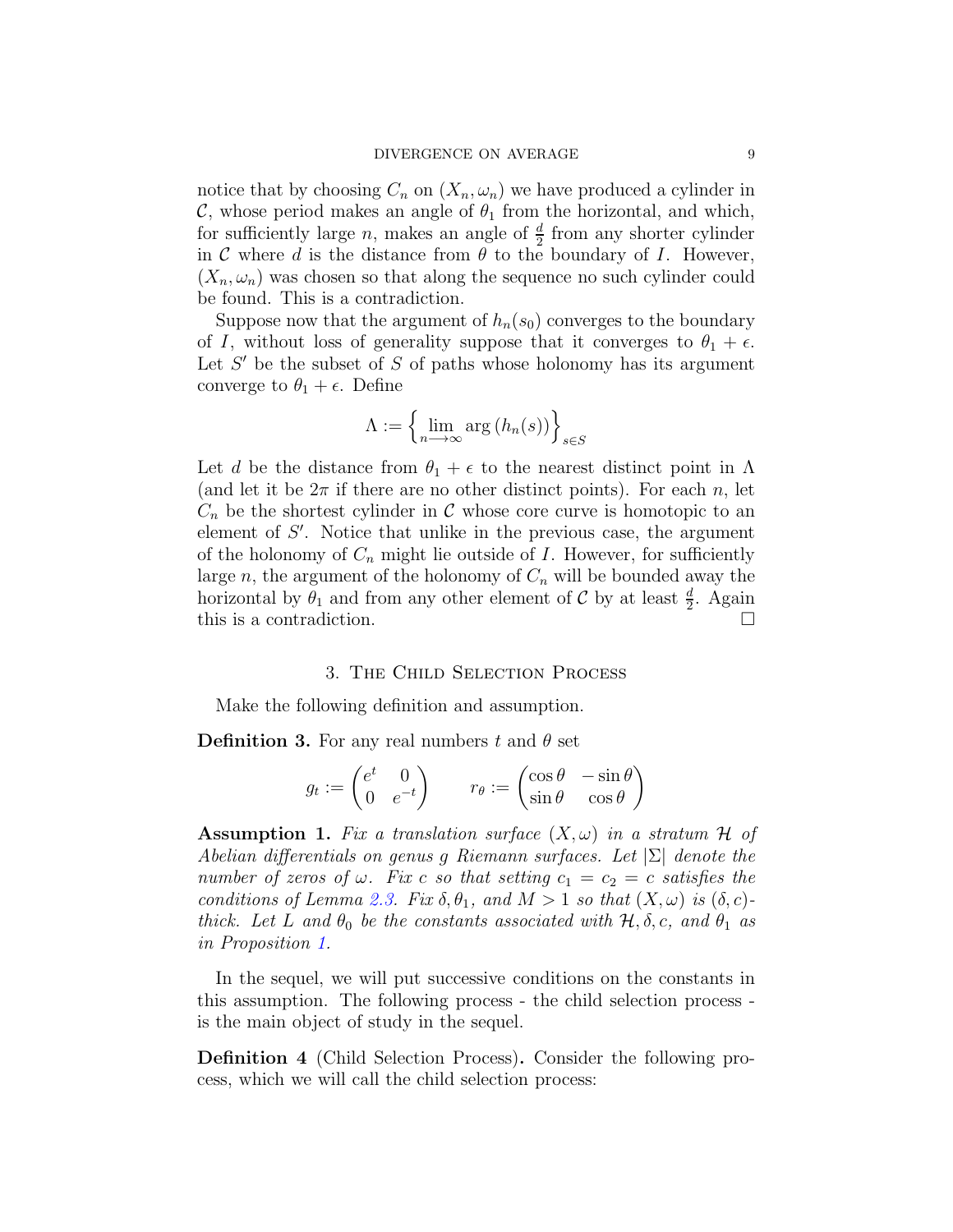(1) Let  $\beta_0$  be a cylinder on  $(X_0, \omega_0) := (X, \omega)$  of area at least c. Let s be the saddle connection determined by the shortest cross curve of  $\beta_0$  that makes an acute angle with the core curve.

**Definition 5.** Identifying s and  $\beta_0$  with their holonomy vectors on  $(X_0, \omega_0)$  define  $s_t := s + t\beta_0$  where t is a real number contained in  $\left(\frac{2\log|\beta_0|}{\delta}, \frac{M\log|\beta_0|}{2L}\right)$ 

Note  $s_t$  will define a saddle connection when t is an integer. In that case  $s_t$  is formed by Dehn twisting  $s_0$  t times.

- (2) Fix t and rotate so that  $s_t$  is vertical. Flow by  $g_t$  so that  $s_t$  has unit length. Call  $s_t$  a protochild of  $\beta_0$  and the new surface the protochild surface. Suppose that the protochild surface - call it  $(X_1, \omega_1)$  - is  $(\delta, c)$ -thick.
- (3) By Proposition [1](#page-5-0) there is a cylinder  $\beta_1$  on  $(X_1, \omega_1)$  whose circumference is at most  $L$ , area is at least  $c$ , and whose core curve makes an angle of at least  $\theta_1$  with the horizontal. Call this cylinder the child of  $\beta_0$  corresponding to  $s_t$ . Similarly call  $\beta_0$  the parent. We will use  $\beta_1$  to refer to the cylinder on both  $(X_0, \omega_0)$  and  $(X_1, \omega_1)$ .

Remark 5. There are two major obstacles to iterating the child selection process. The first is that it is not clear that it is possible to find a cylinder and a protochild whose protochild surface remains  $(\delta, c)$ -thick. The second is that, even if one such direction exists, it is unclear that another can be found on the protochild surface. The first obstacle is addressed in Section [5](#page-13-0) and the second in Sections [4](#page-9-0) and [7.](#page-20-0) The spacing between protochild directions is controlled in Section [6](#page-17-0) and this is used to compute a lower bound on the Hausdorff dimension of divergent on average directions in Section [8](#page-24-0)

# <span id="page-9-0"></span>4. A definite proportion of protochild surfaces are  $(\delta, c)$ -THICK.

Throughout this section we will continue to assume Assumption [1](#page-8-0) as well as the following:

<span id="page-9-1"></span>Assumption 2. Suppose that  $\delta < \frac{c}{576\sqrt{2}(g-1)}$  and suppose that  $\beta_1$  is a parent cylinder on a  $(\delta, c)$ -thick surface  $(X, \omega)$  such that  $\log |\beta_1| > 1$ . Choose M to be of the form  $\frac{2^{m+2}L}{\delta}$  for a positive integer m. This means that the interval of times in which a protochild is selected h as the form  $\left(\frac{2\log|\beta_1|}{\delta}, 2^m \frac{2\log|\beta_1|}{\delta}\right)$ .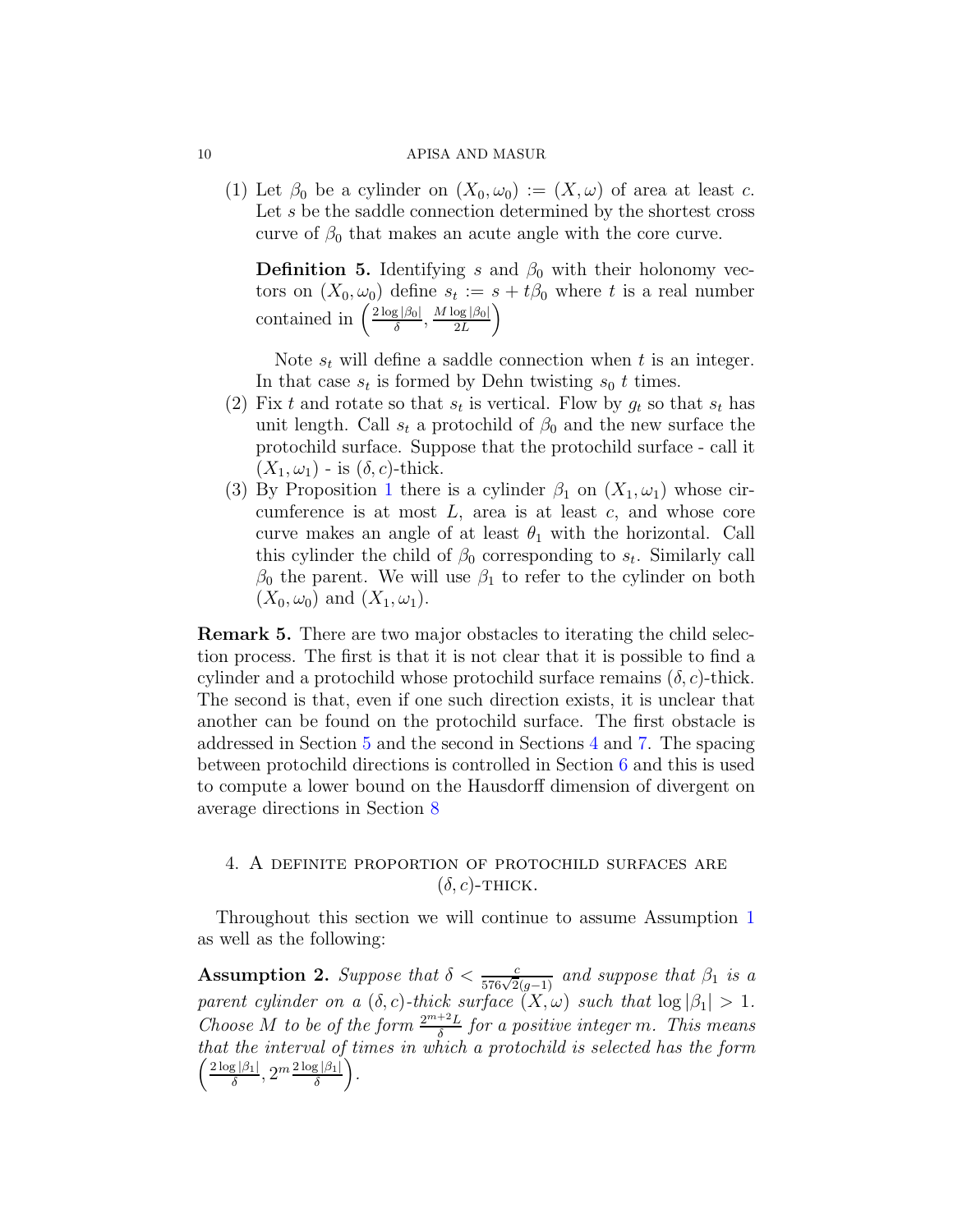**Definition 6.** Given two straight line segments s and s' in  $(X, \omega)$  we will let  $\theta(s, s')$  denote the angle between them.

Remark 6. In the sequel, all lengths and angles will be measured on  $(X, \omega)$  unless otherwise stated.

<span id="page-10-0"></span>**Lemma 4.1.** Suppose that  $s_t$  is a protochild of  $\beta_1$  and that  $\beta_2$  is a  $(\delta, c)$ thin cylinder on the corresponding protochild surface. If on  $(X, \omega)$  we have  $\frac{|\beta_1|}{2\sqrt{2}} \leq |\beta_2|$ , then  $\beta_2$  cannot be parallel to  $\beta_1$ .

Proof. We have

$$
\sin \theta(\beta_2, s_t) \le \frac{\delta}{|\beta_2||s_t|} \le \frac{2\sqrt{2}\delta}{|\beta_1||s_t|} < \frac{c}{|\beta_1||s_t|} \le \sin \theta(\beta_1, s_t)
$$

This implies  $\beta_2$  cannot be parallel to  $\beta_1$ 

<span id="page-10-1"></span>**Definition 7.** If  $\beta$  is a  $(\delta, c)$ -thin cylinder on the protochild surface of  $s_t$  and  $\frac{|\beta_1|}{2\sqrt{2}} \leq |\beta|$  then make the following definitions,

- (1) By Lemma [4.1,](#page-10-0) let  $t_0$  be the real number such that  $\beta$  points in the direction of  $s_{t_0}$ .
- (2) Let  $I(\beta, r)$  (resp.  $I^h(\beta, r)$ ,  $I^v(\beta, r)$ ) be the collection of t for which  $\beta$  has circumference (resp. with horizontal, vertical part) less than  $r$  on the protochild surface corresponding to  $s_t$ .
- (3) Define  $I_1(\beta) := I(\beta, \delta)$ , i.e. the collection of t so that  $\beta$  is  $(\delta, c)$ -thin on the protochild surface corresponding to t. Define  $I_2(\beta) := I(\beta, \frac{c}{32})$ . Define  $I_1^h$ ,  $I_1^v$ ,  $I_2^h$ , and  $I_2^v$  analogously.

Note that it is possible that  $t_0 \notin I_1(\beta_1)$ .

<span id="page-10-2"></span>**Lemma 4.2.** Using the same notation as in Definition  $\gamma$ ,

$$
I_1^h(\beta) = \left\{ t : |t - t_0| < \frac{\delta |s_{t_0}|}{\text{area}(\beta_1)|\beta|} \right\}
$$

and similarly

$$
I_2^h(\beta) = \left\{ t : |t - t_0| \leq \frac{c|s_{t_0}|}{32 \text{area}(\beta_1)|\beta|} \right\}.
$$

*Proof.* Let t be a protochild. Rotate so  $s_t$  is vertical and let h be the horizontal component of  $\beta$ . Now

$$
\frac{h}{|\beta|} = \sin \theta(s_t, \beta) = \sin \theta(s_{t_0}, s_t) = \frac{\text{area}(\beta_1)|t - t_0|}{|s_{t_0}||s_t|}.
$$

We now apply  $g_t$  until  $s_t$  has unit length. The number t belongs to  $I_1^h(\beta)$  if and only if  $h|s_t| < \delta$ , equivalently,

$$
\frac{\text{area}(\beta_1)|t-t_0||\beta|}{|s_{t_0}|}<\delta.
$$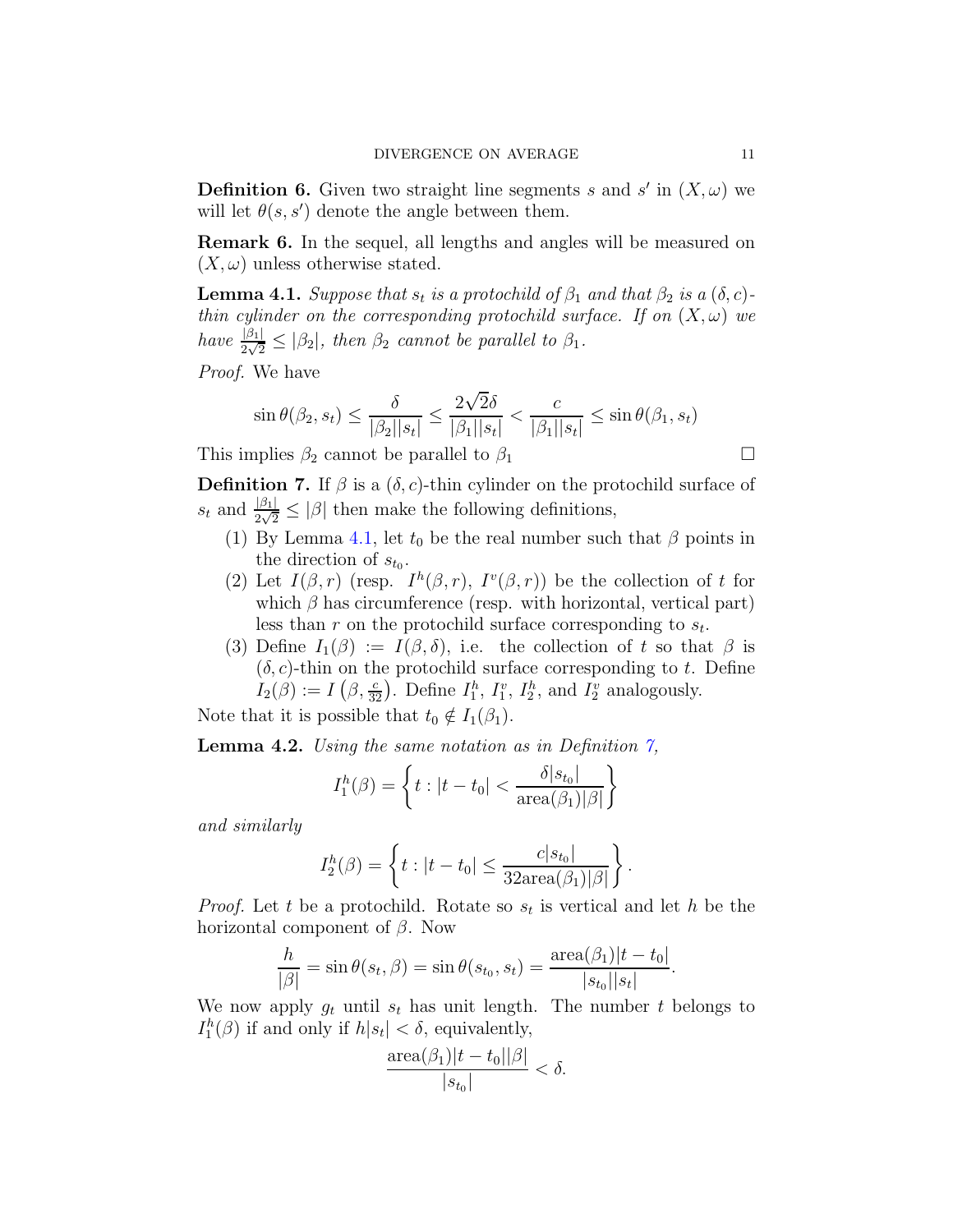This proves (1). The proof of (2) is identical.  $\square$ 

<span id="page-11-0"></span>**Remark 7.** Notice that when  $|\beta_1| > 1$ , which follows from Assumption [2,](#page-9-1) we have

$$
t|\beta_1| \leq |s_t| \leq (t+1)|\beta_1|.
$$

If  $\frac{|\beta_1|}{2\sqrt{2}} \leq |\beta|$ , then by Lemma [4.2](#page-10-2) the radius of  $I^h(\beta,r)$  is bounded above by  $\frac{4(t_0+1)r}{\sqrt{2c}}$ . If  $t_0 > 1$  then the bounds simplify to

$$
|s_t| \le 2|\beta_1|
$$
 and  $|I^h(\beta, r)| \le 2\left(\frac{8t_0r}{\sqrt{2}c}\right)$ 

<span id="page-11-1"></span>**Lemma 4.3.** If  $\frac{|\beta_1|}{2\sqrt{2}} \leq |\beta|$  and  $I_1(\beta)$  intersects the interval  $\left(\frac{2\log|\beta_1|}{\delta}, 2^m \frac{2\log|\beta_1|}{\delta}\right)$ , then  $I_2^h(\beta) \subseteq I_2^v(\beta)$ .

*Proof.* Let  $v_t(\cdot)$  and  $h_t(\cdot)$  denote respectively the vertical and horizontal parts of a holonomy vector when  $(X, \omega)$  is rotated so that  $s_t$  is vertical.

If  $I_1(\beta)$  intersects the interval of times in which protochildren are chosen, then so does  $I_1^h(\beta)$ . By Remark [7,](#page-11-0) it follows that

$$
\frac{2\log|\beta_1|}{\delta} < t_0 + \frac{4\delta(t_0 + 1)}{\sqrt{2}c} < (t_0 + 1)\left(1 + \frac{1}{144}\right).
$$

where the second inequality follows from Assumption [2.](#page-9-1) Since  $\log |\beta_1|$ 1 and  $\delta$  < 1 (see Assumption [2\)](#page-9-1), it follows that  $t_0 > 1$ , so we can use the simpler bounds in Remark [7.](#page-11-0)

Notice that  $\lim_{t\to\infty} \frac{v_t(\beta)}{|s_t|} = 0$ . Therefore, it suffices to show that if q is a point so that  $\frac{v_q(\beta)}{|s_q|} = \frac{c}{32}$ , then q is less than the left endpoint of  $I_2^h(\beta)$ , which is at least  $t_0\left(1-\frac{1}{4\nu}\right)$  $\frac{1}{4\sqrt{2}}$  by Remark [7.](#page-11-0) Suppose to a contradiction that there is a point  $q > t_0 \left(1 - \frac{1}{4\sqrt{1-\frac{1}{4}}}\right)$  $\frac{1}{4\sqrt{2}}$ ) such that  $\frac{v_q(\beta)}{|s_q|} =$  $rac{c}{32}$ .

Since  $I_1(\beta)$  is nonempty, there is some point p so that  $\frac{v_p(\beta)}{|s_p|} = \delta$  and p is smaller than the left endpoint of  $I_1^v(\beta)$ , i.e.

$$
p \le t_0 \left(1 + \frac{8\delta}{\sqrt{2}c}\right) < t_0 \left(1 + \frac{1}{144}\right).
$$

Notice that

$$
\sin \theta (s_p, s_{t_0}) = \frac{|p - t_0| \text{area} (\beta)}{|\beta_1| |s_{t_0}|} < \frac{1}{144}
$$

which implies that p is close enough to  $t_0$  that  $v_p(\beta) \geq \frac{|\beta|}{2}$ .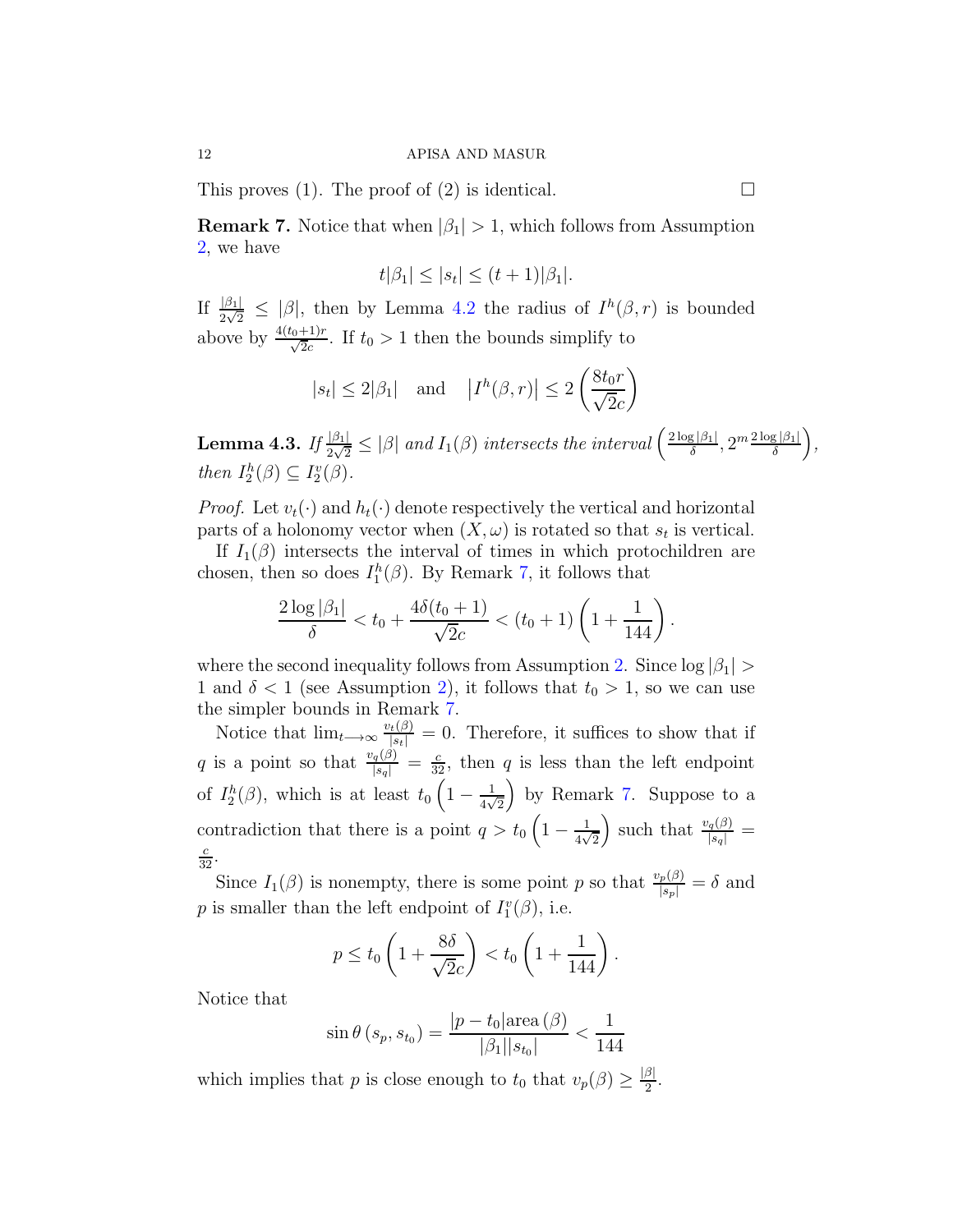Since  $\frac{v_q(\beta)}{|s_q|} = \frac{c}{32}$  and  $\frac{v_p(\beta)}{|s_p|} = \delta$ , we have

$$
|s_q|v_p(\beta) = \frac{32\delta}{c}|s_p|v_q(\beta).
$$

This implies that

$$
\frac{q|\beta_1||\beta|}{2} < \frac{64\delta p|\beta_1||\beta|}{c}.
$$

In other words,

$$
q < \frac{128\delta p}{c} < t_0 \left(\frac{1 + \frac{1}{144}}{2}\right) < t_0 \left(1 - \frac{1}{4\sqrt{2}}\right)
$$

which is a contradiction. Therefore, we have that every point in  $I_2^h(\beta)$ is also contained in  $I_2^v(\beta)$  as desired.

<span id="page-12-0"></span>**Corollary 4.4.** If  $\frac{|\beta_1|}{2\sqrt{2}} \leq |\beta|$  and  $I_1(\beta)$  intersects the interval  $\left(\frac{2\log|\beta_1|}{\delta}, 2^m \frac{2\log|\beta_1|}{\delta}\right)$ , then

$$
I^h\left(\beta,\frac{c}{32\sqrt{2}}\right) \subseteq I_2(\beta) \subseteq I_2^h(\beta).
$$

It follows that

$$
\frac{|I_1(\beta)|}{|I_2(\beta)|} \le \frac{32\sqrt{2}\delta}{c}
$$

*Proof.* Notice that  $I_2(\beta)$  contains the set

$$
I^h\left(\beta, \frac{c}{32\sqrt{2}}\right) \cap I^v\left(\beta, \frac{c}{32\sqrt{2}}\right)
$$

The proof of Lemma [4.3](#page-11-1) with c replaced by  $\frac{c}{\sqrt{2}}$  shows that this intersection is exactly  $I^h\left(\beta, \frac{c}{32\sqrt{2}}\right)$  , which establishes the first inclusion. The second inclusion is immediate from Lemma [4.3.](#page-11-1)

<span id="page-12-1"></span>**Lemma 4.5.** For any interval of the form  $[t, 2t] \subseteq \left(\frac{2\log|\beta_1|}{\delta}, 2^m \frac{2\log|\beta_1|}{\delta}\right)$ , the subset that is contained in some  $I_1(\beta)$ , for some cylinder  $\beta$  satisfy- $\frac{|\beta_1|}{2\sqrt{2}} \leq |\beta|$ , has length at most  $\frac{\delta(192\sqrt{2}g-192\sqrt{2})}{c}$  $rac{g-192\sqrt{2}}{c}t$ 

Note our choice of  $\delta$  in Assumption [2](#page-9-1) says the above quantity is at most  $\frac{t}{2}$ .

Proof. We will proceed in three steps.

Step 1: Any  $3g - 2$  intervals of the form  $I_2(\beta)$  have empty intersection

Such an intersection would contain  $(3g-2)$  cylinders that have length at most  $\frac{c}{32}$  and area at least c, hence height at least 32. These cylinders cannot cross each other and hence such an intersection would contradict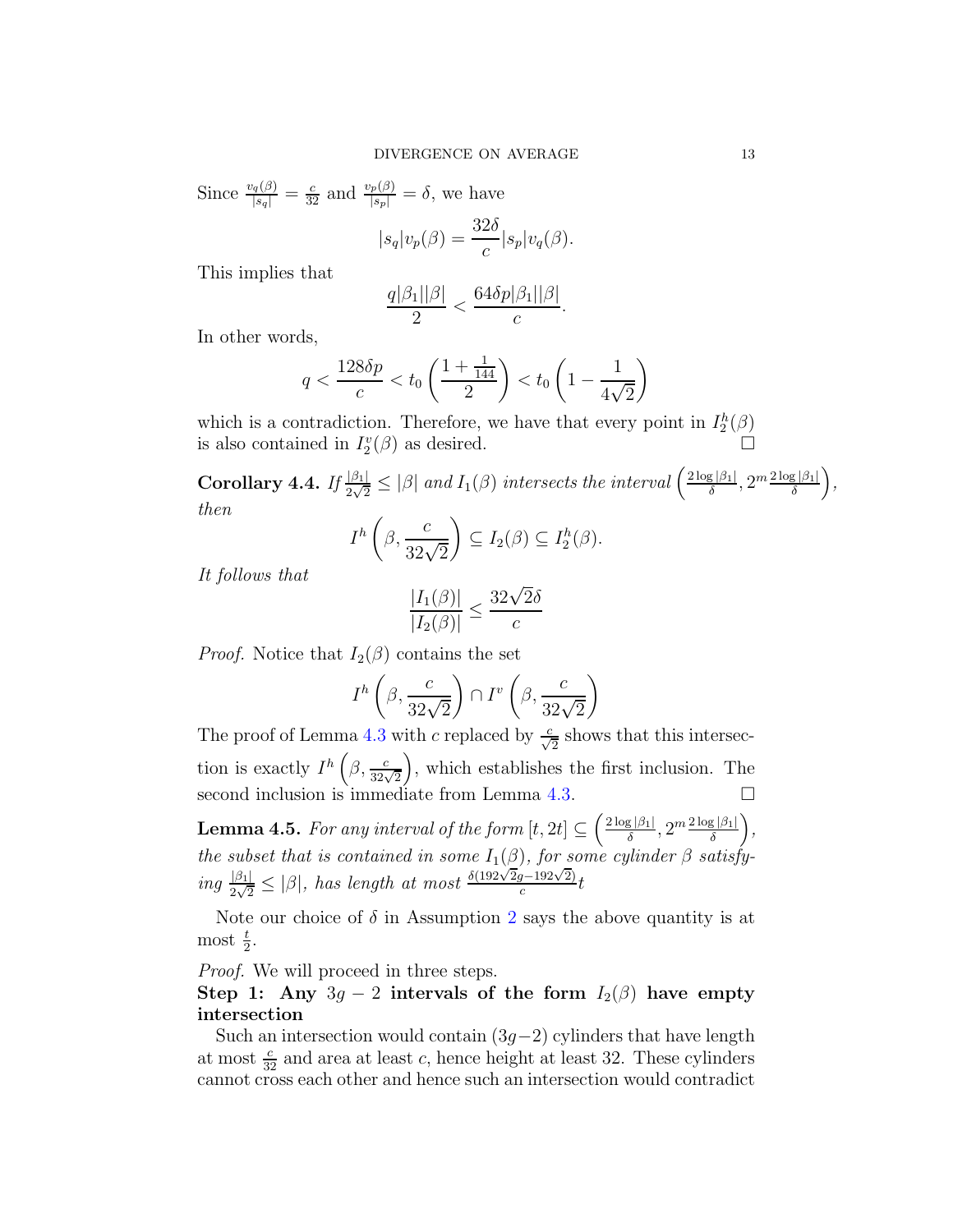the fact that there are at most  $3g - 3$  disjoint simple closed curves on a surface of genus g.

Step 2: If  $I_1(\beta)$  intersects  $[t, 2t]$  then  $I_2(\beta)$  is no longer than  $\frac{t}{4}$ If  $I_1(\beta)$  intersects  $[t, 2t]$  then the  $t_0$  corresponding to  $\beta$  must satisfy

$$
t_0 - \frac{4\sqrt{2}\delta t_0}{c} \leq 2t
$$
 that is  $t_0 \leq \frac{2t}{1 - \frac{4\sqrt{2}\delta}{c}}$ 

This shows that  $t_0 \leq 2\sqrt{2}t$  and so by the simplified estimates in Remark [7,](#page-11-0) the radius of  $I_2(\beta)$  is at most  $\frac{t}{2}$ .

Step 3: The subset of  $[t, 2t]$  that is contained in some  $I_1(\beta)$  has length at most  $\frac{\delta(192\sqrt{2}g-192\sqrt{2})}{c}t$ 

Let J be the collection of  $t_0$  from cylinders  $\beta$  so that  $I_1(\beta)$  intersects  $[t, 2t]$ . For any such  $\beta$ ,  $I_2(\beta) \subseteq [\frac{t}{2}]$  $\frac{t}{2}, \frac{5t}{2}$  $\frac{2}{2}$  and each element in the interval  $\left[\frac{t}{2}\right]$  $\frac{t}{2}, \frac{5t}{2}$  $\frac{2t}{2}$  may lie in at most  $3g - 3$  intervals of the form  $I_2(\beta)$ . Therefore,

$$
\sum_{t_0 \in J} |I_1(\beta)| \le \frac{32\sqrt{2}\delta}{c} \sum_{t_0 \in J} |I_2(\beta)| \le \frac{(192\sqrt{2}g - 192\sqrt{2})\delta}{c}t
$$

where the first inequality holds by Corollary [4.4.](#page-12-0)

$$
\Box_{\varepsilon}
$$

<span id="page-13-1"></span>**Corollary 4.6.** For any interval of the form  $[t, 2t] \subseteq \left(\frac{2\log|\beta_1|}{\delta}, 2^m \frac{2\log|\beta_1|}{\delta}\right)$ , there are at least  $\left(1 - \frac{\delta(192\sqrt{2}g - 192\sqrt{2})}{c}\right)$  $\left(\frac{g-192\sqrt{2}}{c}\right)t-1$  points in  $[t,2t]$  that are not contained in any  $I_1(\beta)$ , for some cylinder  $\beta$  satisfying  $\frac{|\beta_1|}{2\sqrt{2}} \leq |\beta|$ , and that are separated by at least unit distance.

*Proof.* Let  $\nu := \frac{\delta(192\sqrt{2}g - 192\sqrt{2})}{c}$  $\frac{p-192\sqrt{2}}{c}$ . Let  $p_1$  be the first point in  $[t, 2t]$  not contained in some  $I_1$  and set  $a_1 = p_1 - t$ . Let  $p_2$  be the next point that lies beyond  $p_1 + 1$  and set  $a_2 = p_2 - (p_1 + 1)$ . Iterate this procedure until  $p_n$  lies within unit distance of 2t. Let the leftover distance at the end be  $\rho = 2t - p_n$ . By Lemma [4.5,](#page-12-1)  $\sum_{i=1}^n a_i < \nu t$ . Since

$$
n + \sum_{i=1}^{n} a_i + \rho = t
$$

we must have

$$
n \ge t - 1 - \nu t = (1 - \nu)t - 1
$$

 $\Box$ 

### 5. GETTING STARTED

<span id="page-13-0"></span>We will continue to make Assumptions [1](#page-8-0) and [2](#page-9-1) in this section. Make the following definitions.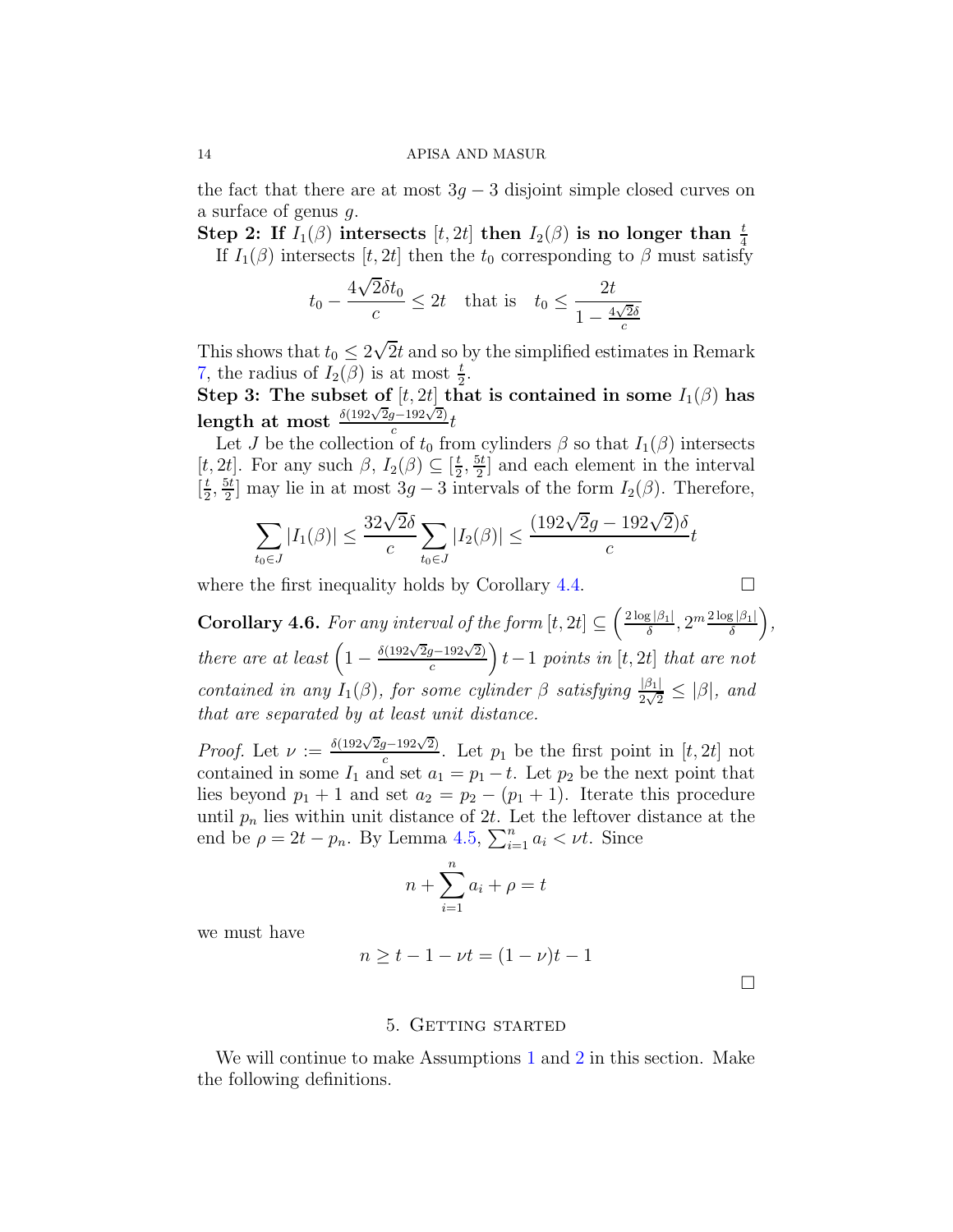**Definition 8.** Let  $Sys(X, \omega)$  be the length of the shortest saddle connection on  $(X, \omega)$ . Set  $T_1 := 2g + |\Sigma| - 2$  and  $T_0 = 2^{(2^{4T_1})}$ . Let  $\Theta(R) \subseteq \left[\frac{-\pi}{2}, \frac{\pi}{2}\right]$  $\frac{\pi}{2}$  be the collection of the arguments of holonomy vectors of core curves of cylinders whose circumference is at most  $R$  and whose area is at least  $\frac{1}{T_1}$ .

We will use the following theorem about the distribution of cylinders on translation surfaces, which is based on work of Chaika [\[Cha11\]](#page-28-3) and Vorobets [\[Vor05\]](#page-30-2).

<span id="page-14-0"></span>**Theorem 5.1.** (Marchese-Treviño-Weil [\[MTnW18](#page-29-16), Theorem  $1.9(4)$ ]) Fix  $K \geq \frac{\sqrt{2}T_0^2}{\mathrm{Sys}(X,\omega)}$  and a positive integer  $n \geq 1$ . For any interval  $I\subseteq\left[\frac{-\pi}{2},\frac{\pi}{2}\right]$  $\frac{\pi}{2}$  such that

$$
|I| \ge \frac{1}{2T_1 \text{Sys}(X, \omega) K^{n-1}}
$$

at least half of the points in I are within  $\frac{\sqrt{3}K}{K^{2n}}$  of an element of  $\Theta(R)$ .

We will only use the following immediate consequence.

<span id="page-14-1"></span>**Corollary 5.2.** There is an  $R'_0$  so that for any  $R > R'_0$  there are constants  $d_1, d_2, d_3$  independent of R such that there are  $d_1R^2$  cylinders of circumference at most R, area bounded below by  $d_2$ , and whose angles are at least  $\frac{d_3}{R^2}$  apart.

*Proof.* Set  $\lambda := \frac{\sqrt{2}T_0^2}{\mathrm{Sys}(X,\omega)}$ . For any  $r > \lambda$  there is some  $\ell \in [\lambda, \lambda^2]$  so that  $r = \ell^n$  for some positive integer n. Take the interval I to be  $\left[\frac{-\pi}{2}, \frac{\pi}{2}\right]$  $\frac{\pi}{2}$ . Theorem [5.1](#page-14-0) states that half of all points in I are within  $\frac{\sqrt{3}\lambda^2}{r^2}$  $\frac{3\lambda^2}{r^2}$  of an element of  $\Theta(r)$  when  $r > \lambda$ .

Fix  $r > \lambda$  and divide the circle into intervals of equal size that are as close as possible to radius  $\frac{1}{r^2}$ . There will be at least  $\frac{\pi}{2}r^2 - \frac{1}{2} > \frac{r^2}{2}$ 2 intervals. Let N be the least integer greater than or equal to  $\sqrt{3}\lambda^2$ . If an element of  $\Theta(r)$  is contained in one of the intervals, then the ball of radius  $\sqrt{3}\lambda^2$  about it is contained in  $2N + 1$  intervals. The ball of radius  $\sqrt{3}\lambda^2$  about any point in those  $2N + 1$  intervals is contained in  $4N + 1$  intervals.

Let S be a maximal collection of points in  $\Theta(r)$  that are all pairwise distance  $\frac{4N+2}{r^2}$  apart. Theorem [5.1](#page-14-0) implies that  $|S|(4N+1) \geq \frac{r^2}{4}$  $\frac{1}{4}$ . Therefore, we have found  $\frac{r^2}{16N+4}$  cylinders of circumference less than r, area at least  $\frac{1}{T_1}$ , and which are separated by a distance of  $\frac{4N+2}{r^2}$ .  $\Box$ Remark 8. We see that all constants are explicit, that is, we may take  $R'_0 = \frac{\sqrt{2}T_0^2}{\text{Sys}(X,\omega)}, d_1 = \frac{1}{16\sqrt{3}(R'_0)^2 + 20}, d_2 = \frac{1}{2g + |\Sigma|}$  $\frac{1}{2g+|\Sigma|-2}$ , and  $d_3 = 4\sqrt{3}(R'_0)^2 + 6$ .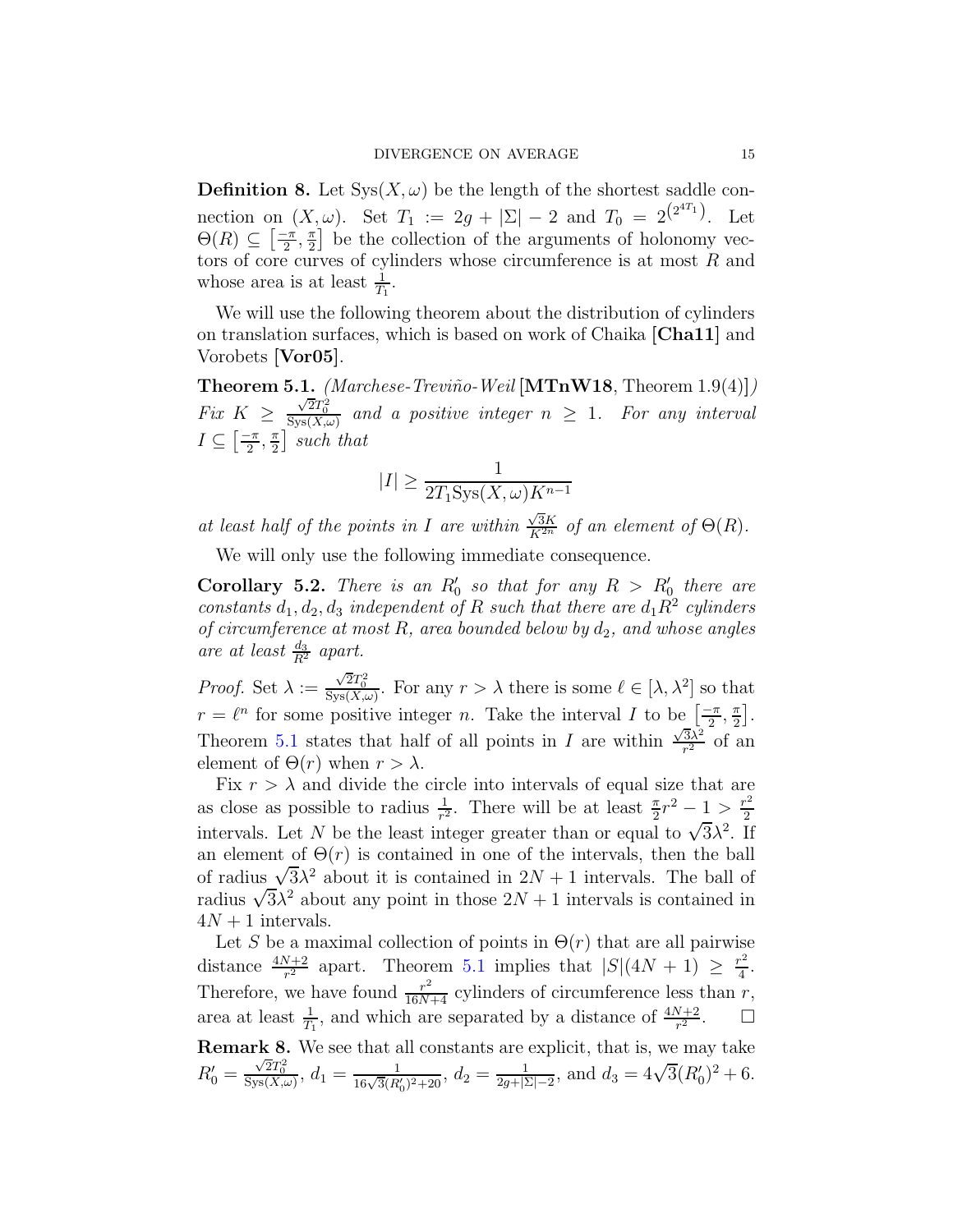We will also use the quadratic asymptotics of cylinders,

<span id="page-15-0"></span>Theorem 5.3. (Masur [\[Mas90](#page-29-17), Theorem 1]) There is also a constant  $d_4$  such that for any  $R$  there are at most  $d_4 R^2$  cylinders of circumference at most R.

Now make the following assumption.

<span id="page-15-1"></span>Assumption 3. Set  $D := \max\left(2, \sqrt{\frac{2d_4}{d_1}}\right)$ . Suppose that  $c < d_2$  and that  $\delta < \frac{c}{512D^4}$ .

<span id="page-15-2"></span>**Proposition 2.** For R sufficiently large, there is a cylinder  $\beta$  of circumference at least R, area at least c, and that contains a protochild whose protochild surface is  $(\delta, c)$ -thick.

*Proof.* Fix  $R > \max\left(R'_0, \exp\left(\frac{4}{d_0}\right)\right)$  $\left(\frac{4}{d_3}\right)$ , D,  $\frac{1}{\text{Sys}(X,\omega)}$ . By Corollary [5.2,](#page-14-1) let Cyl be a collection of  $d_1(DR)^2 \geq 2d_4R^2$  cylinders, of circumference at most  $DR$ , area bounded below by  $d_2$ , and whose angles are at least  $\scriptstyle d_3$  $\frac{d_3}{(DR)^2}$  apart. By Theorem [5.3,](#page-15-0) there are at most  $d_4R^2$  cylinders of circumference less than R. Let C be the subcollection of at least  $d_4R^2$ cylinders in Cyl whose circumference is in  $[R, DR]$ .

Step 1: Two distinct cylinders in  $\mathcal C$  have disjoint sets of protochildren and the sets of protochildren have length at least  $\delta c$  $\frac{\delta c}{16(DR)^2\log(DR)}$ .

Given a cylinder  $\beta \in \mathcal{C}$ , the collection of protochildren has the form [N,  $2^mN$ ] where  $N = \frac{2 \log |\beta|}{\delta}$ . Therefore,

$$
\sin \theta (s_N, s_{2^m N}) = \frac{\text{area}(\beta) |2^m N - N|}{|s_N||s_{2^m N}|}
$$

Using that  $|s_N| \leq 2N|\beta|$  and a similar estimate for  $|s_{2^mN}|$ , it follows that  $\delta$ c

$$
\frac{oc}{16|\beta|^2 \log |\beta|} \le \sin \theta \left(s_N, s_{2^m N}\right) \le \theta \left(s_N, s_{2^m N}\right)
$$

Since  $|\beta|$  is large it follows that  $\sin \theta (s_N, \beta)$  is small and so,

$$
\theta\left(s_N, \beta\right) \le 2\sin\theta\left(s_N, \beta\right) \le \frac{2}{|\beta|^2 N} = \frac{\delta}{|\beta|^2 \log|\beta|}
$$

Since  $s_N$  is the furthest point from  $\beta$ , we have that the largest distance from  $\beta$  to an element of its protochild set is  $\frac{\delta}{|\beta|^2 \log |\beta|} \leq \frac{\delta}{R^2 \log R}$ . If  $\beta$ and  $\beta'$  are two distinct cylinders in C then they are separated by a distance of at least  $\frac{d_3}{(DR)^2}$ . Therefore, the distance between the two sets of protochildren of  $\beta$  and  $\beta'$  is at least

$$
\frac{d_3}{(DR)^2} - \frac{2\delta}{R^2 \log R}.
$$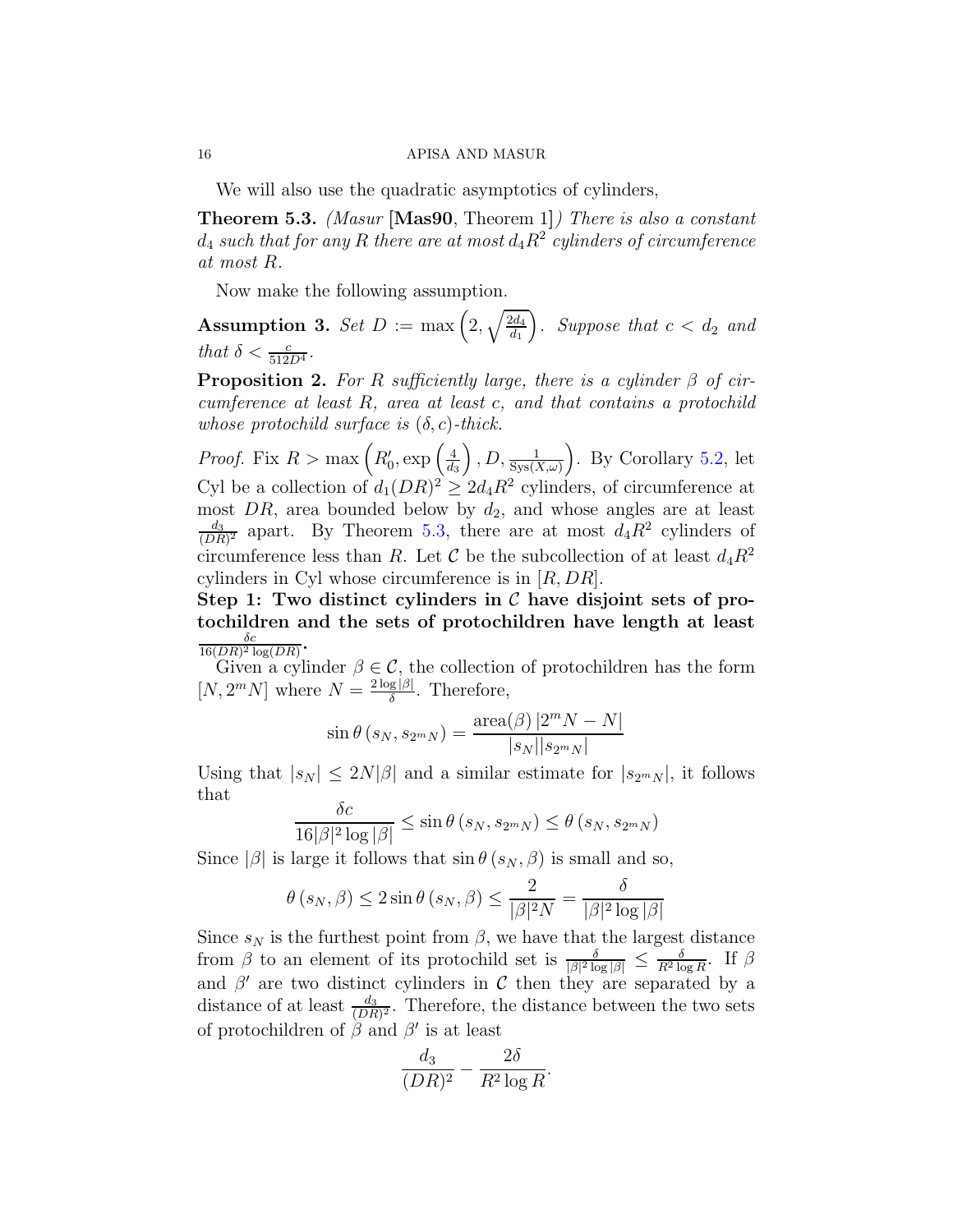Using the estimate that  $\delta < \frac{1}{512D^4}$  and  $\log R > \frac{4}{d_3}$ , we see that the distance between the two sets of protochildren is at least  $\frac{d_3}{2(DR)^2}$ . Hence, the sets of protochildren are disjoint.

Let  $\mathcal I$  be the collection of all protochildren of cylinders in  $\mathcal C$ . Partition the interval [1, DR] into subintervals  $I_j := \left[\frac{R}{D^j}, \frac{R}{D^{j-1}}\right]$  with  $j \geq 0$ . We analyze the following cases.

Step 2: Cylinders of circumference greater than DR can only cause  $(\delta, c)$ -thinness for half of all protochildren in  $\mathcal{I}$ .

This step follows immediately from Assumption [2](#page-9-1) and Lemma [4.5.](#page-12-1) Step 3: Cylinders of circumference less than DR cause  $(\delta, c)$ thinness for at most a quarter of all protochildren in  $I$ .

Suppose that  $\beta'$  is a cylinder whose circumference belongs to  $I_j$  and which is thin for the protochild surface of  $s_t$  of  $\beta$ . Then

$$
|\beta'| \sin \theta (\beta', s_t) |s_t| \le \delta
$$

In other words,

$$
\sin \theta \left( \beta', s_t \right) \le \frac{\delta}{|s_t||\beta'|} \le \frac{\delta^2 D^j}{2R^2 \log R}
$$

Notice that we may assume that  $D^j < R^2$  because  $\frac{1}{R} < \text{Sys}(X, \omega)$ . This implies that  $\sin \theta (\beta', s_t) < \frac{\delta^2}{2 \log t}$  $\frac{\delta^2}{2 \log R}$ , i.e. the sine of the angle is so small that we can use the estimate  $\frac{\theta}{2} < \sin \theta$ . Therefore, the length of the collection of angles for which  $\beta'$  is  $(\delta, c)$ -thin on the corresponding protochild surface is at most

$$
\frac{2\delta^2 D^j}{R^2 \log R}
$$

By Theorem [5.3,](#page-15-0) there are at most  $\frac{d_4R^2}{D^{2j-2}}$  cylinders with circumference in  $I_j$ . Since these cylinders are  $(\delta, c)$ -thin on protochild surfaces corresponding to an interval of angles of length at most  $\frac{2\delta^2 D^j}{B^2 \log D}$  $\frac{2\delta^2 D^J}{R^2 \log R}$ , the total length of the collection of angles for which a cylinder with circumference in  $I_j$  is  $(\delta, c)$ -thin is at most

$$
\left(\frac{d_4 R^2}{D^{2j-2}}\right) \left(\frac{2\delta^2 D^j}{R^2 \log R}\right) = \left(\frac{2d_4 D^2 \delta^2}{\log R}\right) \frac{1}{D^j}
$$

However, there are at least  $d_4R^2$  cylinders in C and each has a collection of protochildren that has length at least  $\frac{\delta c}{16(DR)^2 \log(DR)}$ . Therefore, the length of the collection of protochildren associated to cylinders in  $\mathcal C$  is at least

$$
(d_4R^2)\left(\frac{\delta c}{16(DR)^2\log(DR)}\right) = \left(\frac{\delta c d_4}{16D^2\log(DR)}\right)
$$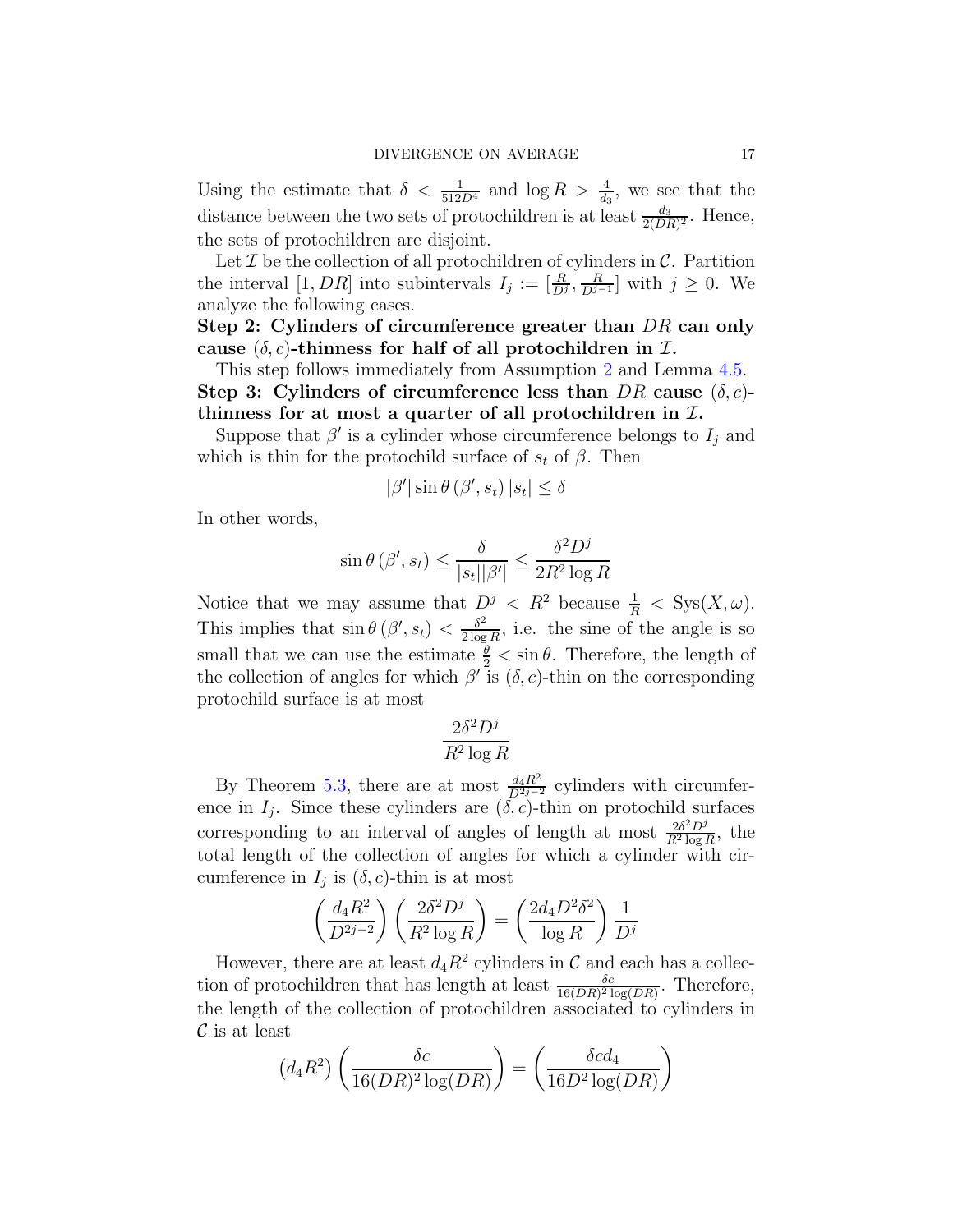Therefore, the largest proportion of  $\mathcal I$  whose protochild surface contains a  $(\delta, c)$ -thin cylinder that has circumference smaller than DR on  $(X, \omega)$ is

$$
\frac{\left(\frac{2d_4D^2\delta^2}{\log R}\right)}{\left(\frac{\delta c d_4}{16D^2\log(DR)}\right)}\sum_{j=0}^{\infty}\frac{1}{D^j}<\left(\frac{32\delta D^4}{c}\right)\left(\frac{\log(DR)}{\log(R)}\right)\left(\frac{D}{D-1}\right)
$$

Since  $2 \le D \le R$ , this ratio is bounded above by  $\left(\frac{128D^4\delta}{c}\right)$  $\left(\frac{D^4\delta}{c}\right)$ , which is at most  $\frac{1}{4}$  by Assumption [3.](#page-15-1) Combining these steps we conclude that a fourth of all protochildren have protochild surfaces that are  $(\delta, c)$ -thick.  $\Box$ 

### <span id="page-17-0"></span>6. Elementary Facts about the child selection process

Throughout this section Assumption [1](#page-8-0) will continue to hold and we will make the following assumption.

<span id="page-17-4"></span>**Assumption 4.** Suppose that  $\cot \theta_1 < \frac{c}{16}$ . Let  $\beta_0$ ,  $\beta_1$ , and  $s_t$  be defined as in definition of the child selection process (Definition [4\)](#page-8-1). Let  $C :=$ Lc  $\frac{Lc}{16M}$ . Suppose that  $|\beta_0| > \max(e^{4/C}, 21, e^{2\delta}, e^M)$ . This implies that all estimates in this section (including the ones contingent on the size of  $\beta_0$ ) hold.

<span id="page-17-3"></span><span id="page-17-2"></span>Lemma 6.1 (Length Facts). The following facts hold for the child selection process,

(1) If  $|\beta_0| > 1$ , then it is immediate that

$$
t|\beta_0| \le |s_t| \le (t+1)|\beta_0|.
$$
  
Since  $t \in \left(\frac{2\log|\beta_0|}{\delta}, \frac{M\log|\beta_0|}{2L}\right)$ , it follows that  

$$
\frac{2}{\delta}|\beta_0|\log|\beta_0| \le |s_t| \le \frac{M}{L}|\beta_0|\log|\beta_0|.
$$

 $\textit{If } e^{\delta/2} < |\beta_0|, \textit{ then } |\beta_0| < |s_t|.$ 

<span id="page-17-1"></span>(2) Since the length of  $\beta_1$  on  $(X_1,\omega_1)$  is between  $\delta$  and  $L$  and since it makes an angle of at least  $\frac{\pi}{4}$  with the horizontal, when  $\beta_1$  is pulled back to  $(X_0, \omega_0)$  by  $g_{-|s_t|}$  we have

$$
|s_t| \frac{\delta}{2} \le |\beta_1| \le |s_t| L
$$

Combined with the previous estimate this yields

$$
|\beta_0| \log |\beta_0| \le |\beta_1| \le M |\beta_0| \log |\beta_0|
$$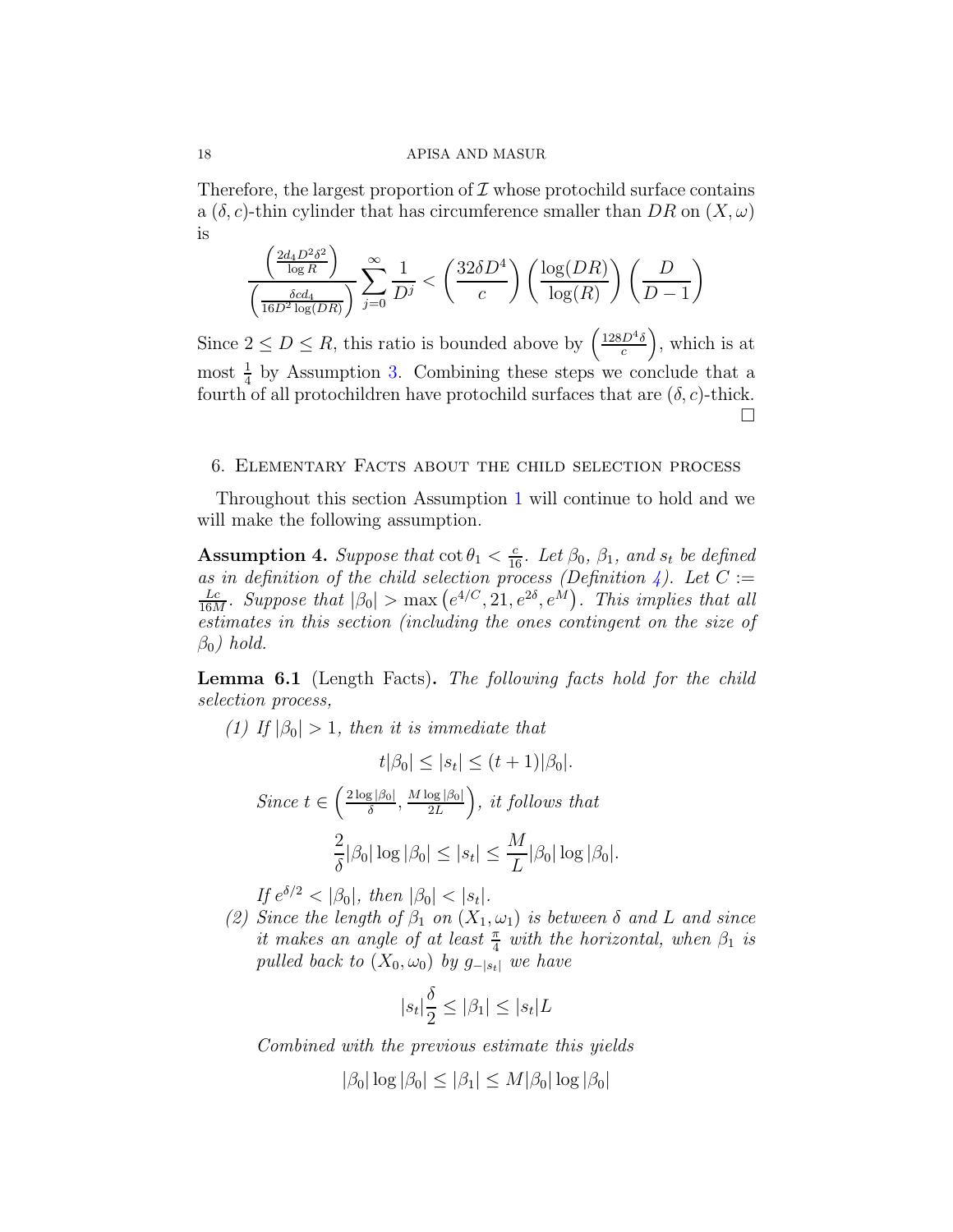1  $6Lt$ 

 $|\beta_0| \log |\beta_0|$  $\sqrt{|\beta_1| \log |\beta_1|} \leq$ 

<span id="page-18-0"></span>
$$
(3) \text{ If } |\beta_0| > e^M,
$$

*Proof.* Only the proof of  $(3)$  remains to be given. First,

$$
\frac{|\beta_0|}{|\beta_1|} \ge \frac{|\beta_0|}{L|s_t|} \ge \frac{|\beta_0|}{2Lt|\beta_0|} = \frac{1}{2Lt}
$$

where the first inequality is from  $(2)$  and the second is from  $(1)$ . Finally, by  $(2)$  we have

$$
\frac{\log |\beta_1|}{\log |\beta_0|} \le \frac{M}{\log |\beta_0|} + \frac{\log |\beta_0|}{\log |\beta_0|} + \frac{\log \log |\beta_0|}{\log |\beta_0|} \le 3
$$

where the final inequality comes from the fact that each summand is less than 1.  $\Box$ 

<span id="page-18-5"></span><span id="page-18-4"></span>Lemma 6.2 (Angle Facts 1). The following facts hold for the child selection process,

(1) Since  $|\beta_0 \times s_t| = \text{area}(\beta_0)$ ,

$$
\frac{c}{|\beta_0||s_t|} \le \sin \theta(\beta_0, s_t) = \frac{\text{area}(\beta_0)}{|\beta_0||s_t|} \le \frac{1}{|\beta_0||s_t|}
$$

<span id="page-18-2"></span>(2) The largest angle that  $\beta_1$  makes with the vertical is when it lies in the direction of  $(\cos \theta_1, \sin \theta_1)$ , which pulls back to  $(\frac{\cos \theta_1}{|s_t|})$  $\frac{\cos \theta_1}{|s_t|}, |s_t| \sin \theta_1)$ on  $(X_0, \omega_0)$ . Therefore,

$$
|\tan \theta(\beta_1, s_t)| \leq \frac{\cot \theta_1}{|s_t|^2} \leq \frac{(\delta/2)^2}{|\beta_0|^2 \log^2 |\beta_0|}.
$$

<span id="page-18-3"></span>(3) Since

$$
|s_t \times s_{t'}| = |(s + t\beta_0) \times (s + t'\beta_0)| = \text{area}(\beta_0)|t - t'|
$$

it follows that

$$
|\sin \theta(s_t, s_{t'})| = \frac{\text{area}(\beta_0)|t - t'|}{|s_t||s_{t'}|}.
$$
  
If additionally,  $t, t' \in \left[\frac{2\log|\beta_0|}{\delta}, \frac{M\log|\beta_0|}{2L}\right]$  and  $|t - t'| \ge 1$ , then  

$$
\frac{c(2L/M)^2}{|\beta_0|^2 \log^2 |\beta_0|} \le |\sin \theta(s_t, s_{t'})|.
$$

<span id="page-18-1"></span>(4) Suppose that  $\beta'$  and  $\beta''$  are children of  $\beta_0$  corresponding to  $s_{t'}$ and  $s_{t''}$  respectively. Suppose  $|t'' - t'| \geq 1$ . Suppose also  $|\beta_0| >$  $e^{2\delta}$ . Then

$$
\frac{c|t'' - t'|}{16|\beta_0|^2|t't''|} \le \theta(\beta', \beta'')
$$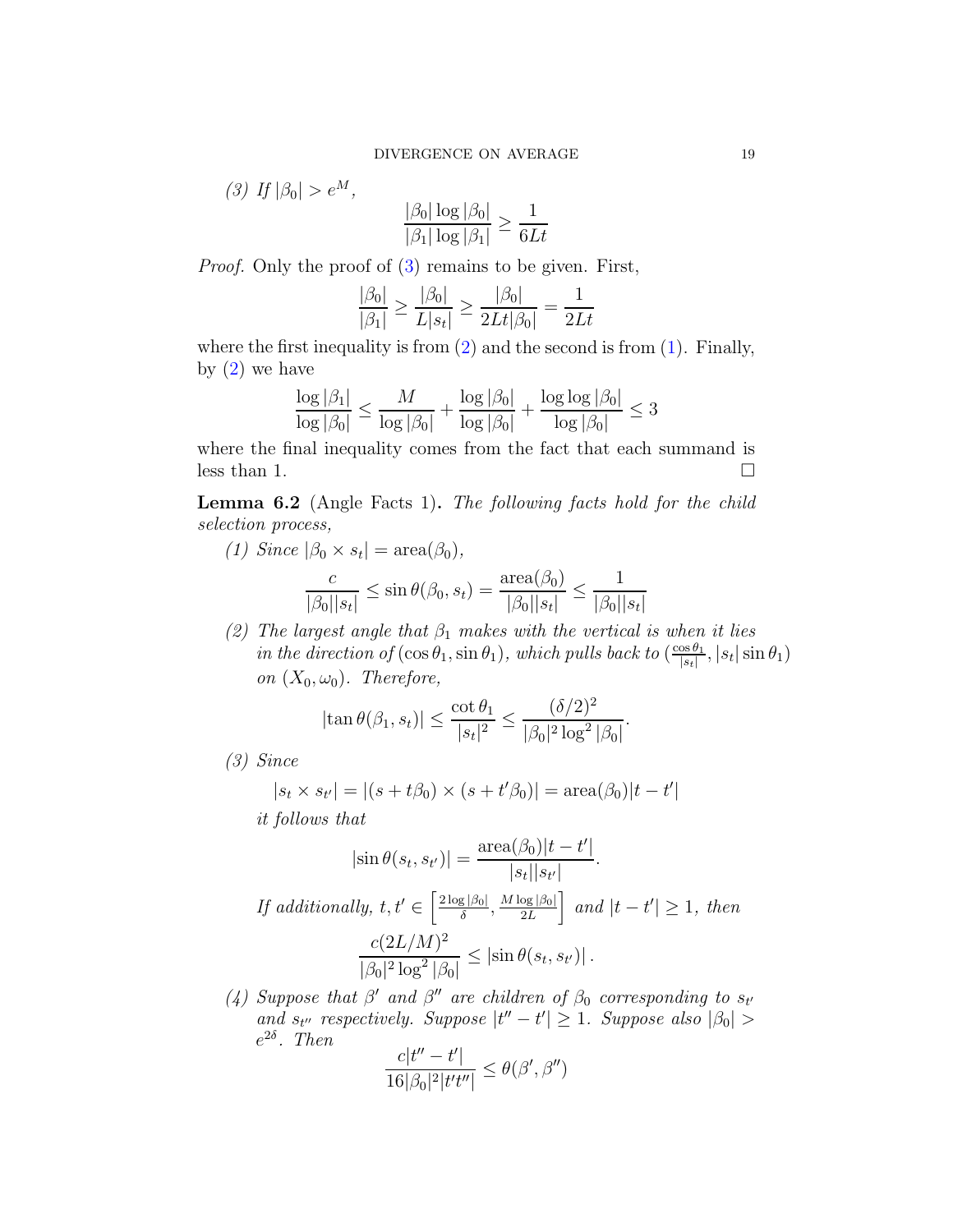Proof. Only the proof of [\(4\)](#page-18-1) remains to be given. By the triangle inequality,

$$
\theta(\beta'', \beta') \ge \theta(s_t'', s_t') - \theta(s_t'', \beta'') - \theta(s_t', \beta')
$$

Since  $\sin \theta \le \theta \le \tan \theta$  for all  $0 \le \theta \le \frac{\pi}{2}$  $\frac{\pi}{2}$ , we have

$$
\theta(\beta'', \beta') \ge \sin \theta(s_t'', s_t') - \tan \theta(s_t'', \beta'') - \tan \theta(s_t', \beta')
$$

By  $(2)$  and  $(3)$  we have

$$
\theta(\beta'', \beta') \ge \frac{\text{area}(\beta_0)|t'' - t'|}{|s_t''||s_t'|} - \frac{\cot \theta_1}{|s_t'|^2} - \frac{\cot \theta_1}{|s_t''|^2}
$$

Assume without loss of generality that  $t' > t''$ . Using the estimate that  $\cot \theta_1 < \frac{c}{16}$ 

$$
\theta(\beta'', \beta') \ge \frac{c}{4|\beta_0|^2} \left( \frac{t'-t''}{t''t'} - \frac{(1/4)}{t'^2} - \frac{(1/4)}{t''^2} \right)
$$

Now since  $t' \geq t'' + 1$ ,

$$
4(t'-t'')t't'' - t'^2 - t''^2 \ge 2(t'-t'')t''t' - (t'-t'')(t'+t'')
$$

The right hand side is equal to

$$
(t'-t'')(2t''t'-t'-t'') = (t'-t'')(t''(t'-1)+t'(t''-1))
$$

Therefore, we have

$$
\theta(\beta'', \beta') \ge \frac{c|t'-t''|}{16|\beta_0|^2 t''t'} \left(\frac{t'-1}{t'} + \frac{t''-1}{t''}\right)
$$

Since  $|\beta_0| > e^{2\delta}$ , it follows that  $t'$  and  $t''$  are are greater than 1, hence

$$
\theta(\beta'', \beta') \ge \frac{c|t'-t''|}{16|\beta_0|^2 t''t'}
$$

**Definition 9.** Given a cylinder  $\beta$ , let  $\theta_{\beta}$  be the angle it makes with the horizontal, let  $I_\beta$  be the interval of angles centered at  $\theta_\beta$  with radius 1  $\frac{1}{|\beta|^2 \log |\beta|}$ . Define  $N_\beta := \log |\beta|$  and  $\rho_\beta := \frac{C}{\log |\beta|}$ .

<span id="page-19-2"></span><span id="page-19-0"></span>**Lemma 6.3** (Angle Facts 2). Suppose that  $|\beta_0| > \max(21, e^{4/C})$ . The following facts hold for the child selection process,

- <span id="page-19-1"></span>(1) Suppose  $\beta_1$  is a child of  $\beta_0$ . Then  $I_{\beta_1} \subseteq I_{\beta_0}$
- (2) Suppose that  $\beta'$  and  $\beta''$  are distinct children of  $\beta_0$  corresponding to  $s_{t'}$  and  $s_{t''}$  respectively and suppose that  $|t'-t''| \geq 1$ . Then the distance between  $I_{\beta'}$  and  $I_{\beta''}$  is at least  $\rho_{\beta_0}|I_{\beta_0}|$ .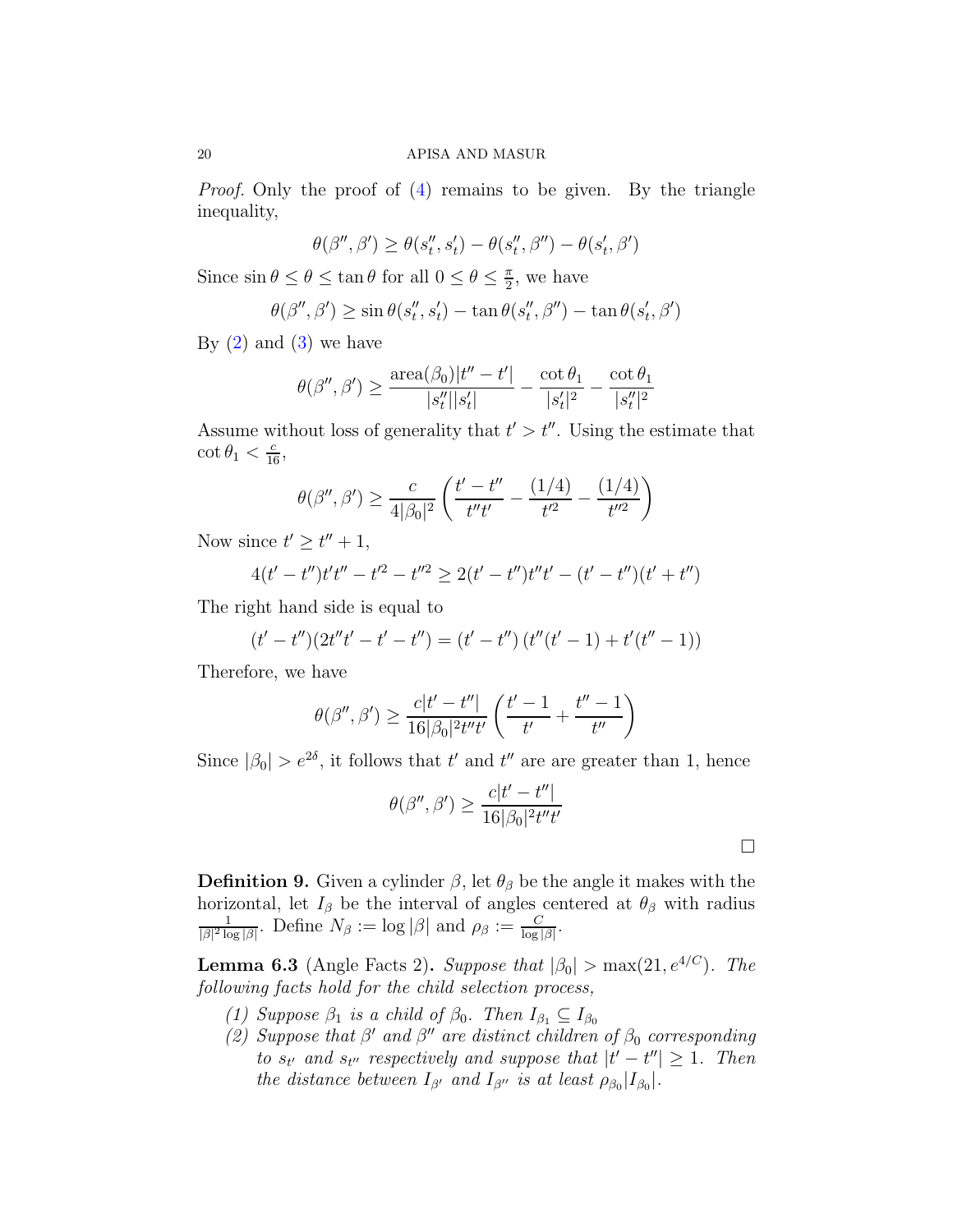*Proof.* (Proof of [\(1\)](#page-19-0)) The radius of  $I_{\beta_1}$  is  $\frac{1}{|\beta_1|^2 \log |\beta_1|}$  and so the largest angle between an element of  $I_{\beta_1}$  and  $\beta_0$  is bounded by

$$
\frac{1}{|\beta_1|^2 \log |\beta_1|} + \theta(s_t, \beta_0) + \theta(s_t, \beta_1)
$$

for any  $s_t$ . Since  $|\beta_0| > 4$ , it follows that from Lemma [6.2](#page-18-4) [\(1\)](#page-18-5) that  $\sin \theta(\beta_0, s_t) \leq \frac{1}{4}$  $\frac{1}{4}$  and hence that  $\theta(\beta_0, s_t) \leq 2 \sin \theta(\beta_0, s_t)$ . From this observation and from Lemma  $6.2$  [\(2\)](#page-18-2), we have that the largest angle between an element of  $I_{\beta_1}$  and  $\beta_0$  is at most

$$
\frac{1}{|\beta_1|^2 \log |\beta_1|} + \frac{2}{|\beta_0||s_t|} + \frac{(\delta/2)^2}{|\beta_0|^2 \log^2 |\beta_0|}
$$

By Lemma [6.1](#page-17-3) this is at most

$$
\frac{1}{|\beta_0|^2 \log^2 |\beta_0|} + \frac{\delta}{|\beta_0|^2 \log |\beta_0|} + \frac{(\delta/2)^2}{|\beta_0|^2 \log^2 |\beta_0|}
$$

Since  $|\beta_0| > 21$ ,  $\frac{1}{\log |\beta_0|} < \frac{1}{3}$  $\frac{1}{3}$ . Since  $\delta < \frac{1}{3}$  and so the largest angle between an element of  $I_{\beta_1}$  and  $\beta_0$  is less than  $\frac{1}{|\beta_0|^2 \log |\beta_0|}$  as desired.

(Proof of [\(2\)](#page-19-1)) By definition, the interval  $I_{\beta'}$  with center  $\theta_{\beta'}$  has radius  $\frac{1}{|\beta'|^2 \log |\beta'|}$  whereas, since  $|t'-t''| \geq 1$ , we have by Lemma [6.2](#page-18-4) [\(4\)](#page-18-1) that  $\theta(\beta', \beta'') \geq \frac{c|t'-t''|}{16|\beta_0|^2t't'}$  $\frac{c|t-t^*|}{16|\beta_0|^2 t^t t^{\prime\prime}}$ . The distance between two distinct intervals  $I_{\beta'}$ and  $I_{\beta''}$  is at least

$$
\frac{1}{|\beta_0|^2 \log^2 |\beta_0|} \left( \frac{Lc}{8M} - \frac{2}{\log |\beta_0|} \right)
$$

Since  $|\beta_0| > e^{4/C}$ , the distance is at least  $\rho_{\beta_0} |I_{\beta_0}|$  as desired.

 $\Box$ 

# <span id="page-20-0"></span>7. Cylinders that cause thinness are comparable in size to parent cylinders

We continue to assume Assumptions [1](#page-8-0) and [4](#page-17-4) and keep the notation of Definition [4.](#page-8-1) The main result of this section is the following

<span id="page-20-1"></span>**Proposition 3.** For sufficiently large  $|\beta_0|$ , if  $\sigma_1$  is a protochild of  $\beta_1$ whose protochild surface has a  $(\delta, c)$ -thin cylinder  $\beta_2$  then on  $(X_0, \omega_0)$ we have

$$
\frac{|\beta_1|}{2\sqrt{2}} \le |\beta_2|.
$$

We make the following assumption for this section.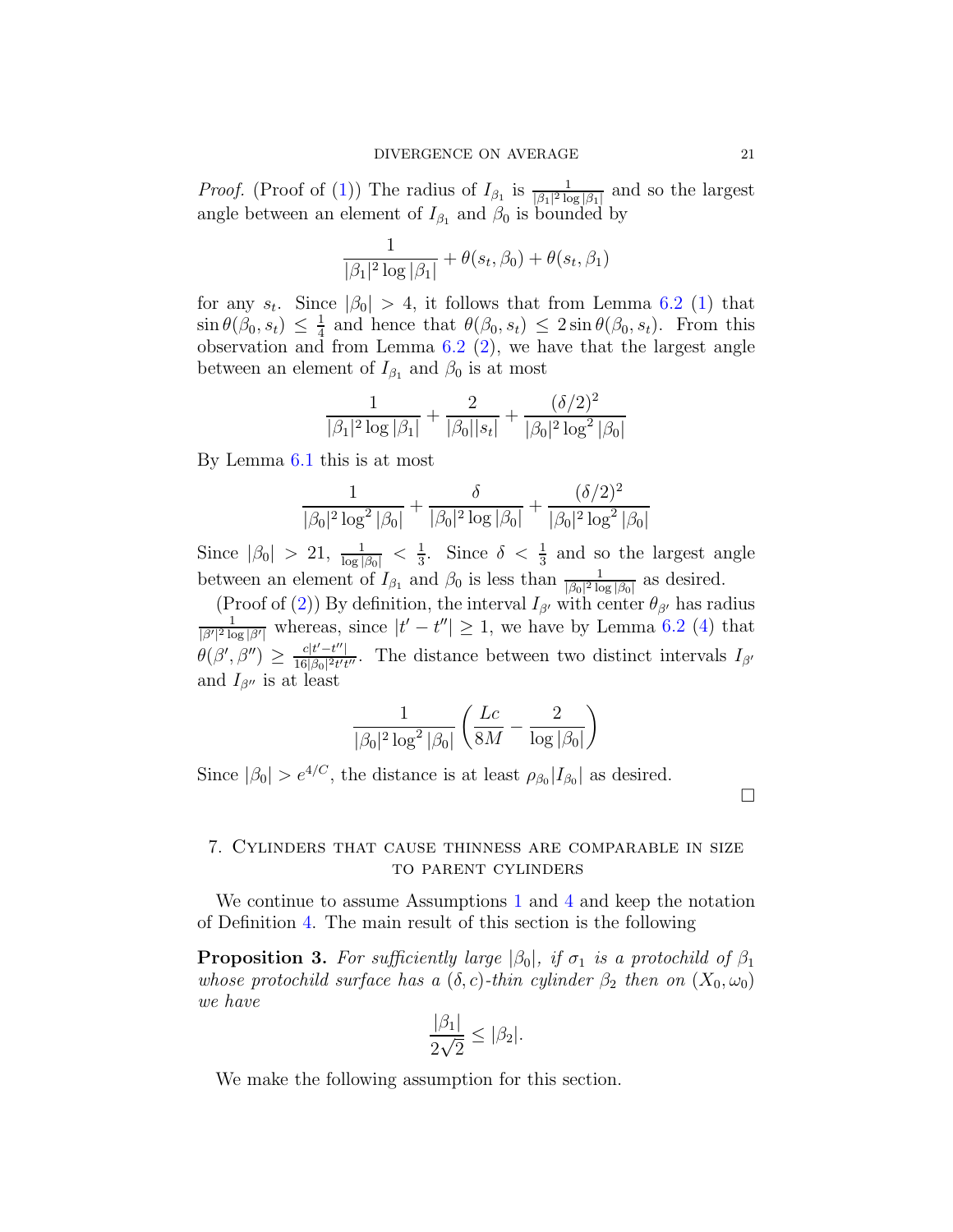**Assumption 5.** Let  $\sigma_1$  be a protochild of  $\beta_1$  whose protochild surface  $(X_2, \omega_2)$  has a  $(\delta, c)$ -thin cylinder  $\beta_2$ . Rename the protochild of  $\beta_0$  to  $\sigma_0$  and suppose without loss of generality, that it is vertical on  $(X_0, \omega_0)$ .

Remark 9. Note here that the subscripts 0, 1, and 2 do not refer to times but to labeling. Also, recall the convention that all angles and lengths will be measured on the  $(X_0, \omega_0)$  unless otherwise mentioned.

<span id="page-21-0"></span>**Lemma 7.1.** For sufficiently long  $\beta_0$ , there is some constant  $c_3$  depend-ing only on the constants in Assumption [4](#page-17-4) so that the angle  $\phi$  between  $\beta_1$  and  $\beta_2$  satisfies

$$
\phi \leq \frac{c_3}{|\beta_1|^2\log|\beta_1|}
$$

*Proof.* Let  $\theta = \theta(\sigma_0, \sigma_1)$  be the angle between  $\sigma_0$  and  $\sigma_1$ . Let  $\theta'$  be the angle that the holonomy vector of  $\beta_2$  makes with the horizontal on  $(X_1, \omega_1)$ . We proceed in three steps.

 $\textbf{Step 1: For } \log |\beta_0| \geq \frac{4}{\delta \cot \theta_1}, \ \theta(\sigma_0,\sigma_1) \leq \frac{3 \cot \theta_1}{|\sigma_0|^2}$  $\frac{\cot \theta_1}{|\sigma_0|^2}$ . By Lemma  $6.2$   $(2)$ ,

$$
\theta(\beta_1, \sigma_0) \le \tan \theta(\beta_1, \sigma_0) \le \frac{\cot \theta_1}{|\sigma_0|^2}.
$$

Similarly, by Lemma [6.2](#page-18-4) [\(1\)](#page-18-5) and that fact that  $\theta(\beta_1, \sigma_1)$  is less than  $\frac{\pi}{2}$ ,

$$
\theta(\beta_1, \sigma_1) \le 2 \sin \theta(\beta_1, \sigma_1) \le \frac{2}{|\sigma_1||\beta_1|}.
$$

The triangle inequality now implies that

$$
\theta = \theta(\sigma_0, \sigma_1) \le \frac{2 \cot \theta_1}{|\sigma_0|^2} + \frac{2}{|\sigma_1||\beta_1|} = \frac{1}{|\sigma_0|^2} \left( 2 \cot \theta_1 + 2 \frac{|\sigma_0|}{|\sigma_1|} \frac{|\sigma_0|}{|\beta_1|} \right).
$$

Again by Lemma [6.1,](#page-17-3) the ratio  $\frac{|\sigma_0|}{|\beta_1|} \leq \frac{2}{\delta}$  $\frac{2}{\delta}$  and the ratio  $\frac{|\sigma_0|}{|\sigma_1|} \leq \frac{1}{\log |\sigma_1|}$  $\frac{1}{\log |\beta_0|}$  SO our choice of  $|\beta_0|$  gives

$$
\theta \leq \frac{3\cot \theta_1}{|\sigma_0|^2}
$$

 $\textbf{Step 2: If } |\beta_0| \, \geq \, \sqrt{\frac{12L^2 \cot \theta_1}{\pi}}$  $\frac{\cot \theta_1}{\pi}$  and  $\log |\beta_0| \geq \frac{1}{\cot \theta_1}$  then  $|\cot \theta'| \leq$ 10 cot  $\theta_1$ .

The matrix that passes from  $(X_1, \omega_1)$  to  $(X_2, \omega_2)$  is

$$
g := g_{\log |\sigma_1|} r_{\theta} g_{-\log |\sigma_0|} = \begin{pmatrix} \frac{|\sigma_1|}{|\sigma_0|} \cos \theta & -|\sigma_0||\sigma_1| \sin \theta \\ \frac{\sin \theta}{|\sigma_0||\sigma_1|} & \frac{|\sigma_0|}{|\sigma_1|} \cos \theta \end{pmatrix}
$$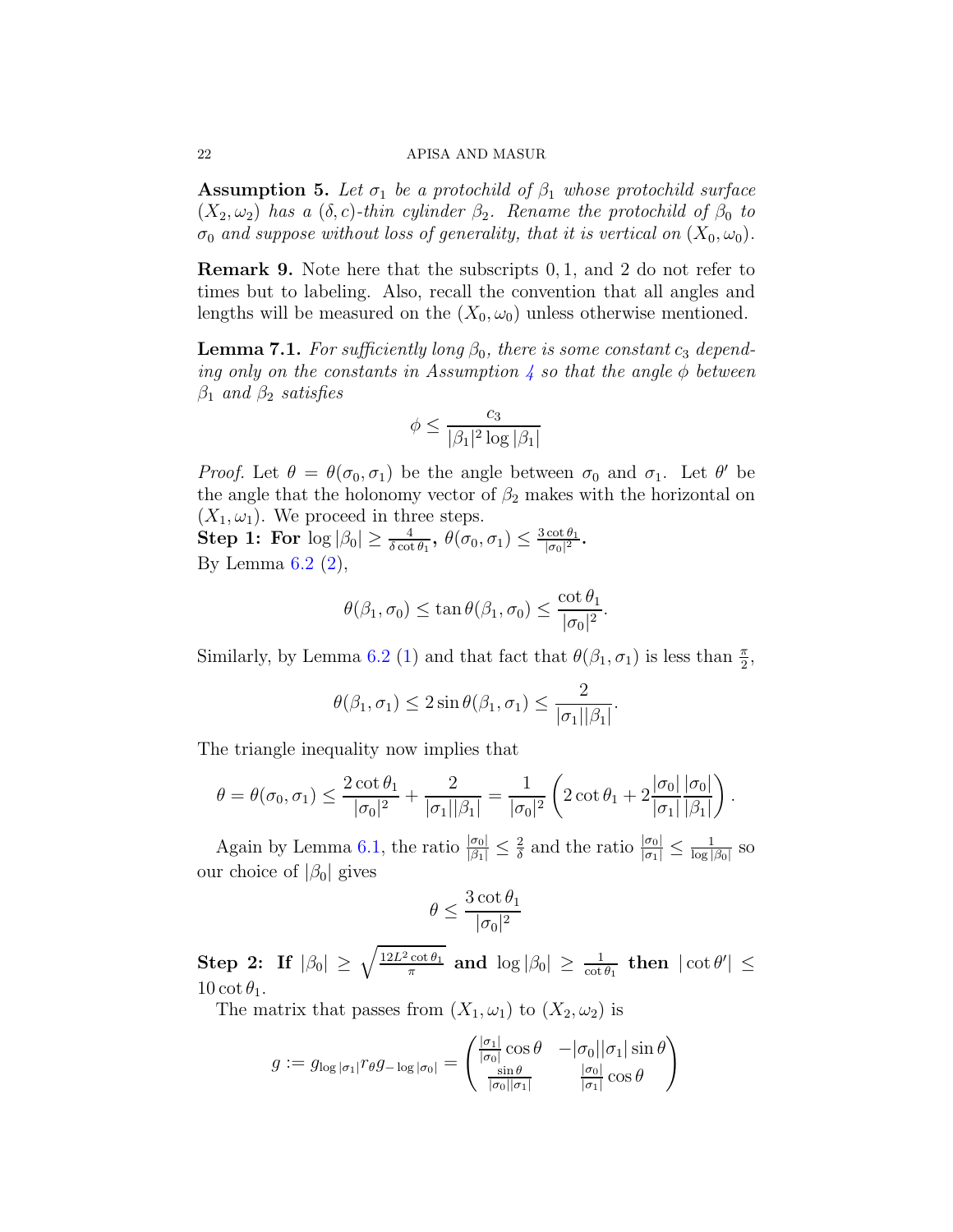Therefore, if some vector  $(h, v)$  has length less than  $\delta$  after applying g, it follows that

$$
\left| h \frac{|\sigma_1|}{|\sigma_0|} \cos \theta - v |\sigma_0| |\sigma_1| \sin \theta \right| \le \delta
$$

By the triangle inequality,

$$
|h|\frac{|\sigma_1|}{|\sigma_0|}|\cos\theta| \le |v||\sigma_0||\sigma_1||\sin\theta| + \delta
$$

Since  $|\sigma_0| > \frac{|\beta_0|}{L}$ , Step 1 implies

$$
\theta \leq \frac{3L^2\cot\theta_1}{|\beta_0|^2}
$$

so that by our choice of  $|\beta_0|$  we have  $\cos \theta > \frac{1}{2}$ . This implies that

$$
|h| \le 2\delta \frac{|\sigma_0|}{|\sigma_1|} + 2|v||\sigma_0|^2 \theta
$$

By Step 1 we have

$$
|h| \le 2\delta \frac{|\sigma_0|}{|\sigma_1|} + 6 \cot \theta_1 |v|
$$

Assume now that  $(h, v)$  is the holonomy of  $\beta_2$  on  $(X_1, \omega_1)$ . Since  $(X_1, \omega_1)$  is  $(\delta, c)$ -thick it implies that  $(h, v)$  has length at least  $\delta$ . Since  $\frac{|\sigma_0|}{|\sigma_1|} \leq \frac{1}{|\log}$  $\frac{1}{|\log|\beta_0|}$  it follows that  $\frac{|\sigma_0|}{|\sigma_1|} < \cot \theta_1 < \frac{1}{16}$ . Notice that  $|v| > \frac{5}{2}$ 2 since otherwise by the above bound on |h| both  $|v|$  and  $|h|$  would be smaller than  $\frac{\delta}{2}$  (and hence  $(h, v)$  is not longer than  $\delta$ ). Then  $2\delta < 4|v|$ . Combined with the previous estimate we see that

$$
\cot \theta' = \frac{|h|}{|v|} < 10 \cot \theta_1
$$

Step 3: For  $|\beta_0|^2 \ge \max(\frac{4L}{\pi \sin \theta_2}, \frac{8}{\delta \pi})$  there is some constant  $c_3$ depending only on the constants in Assumption [4](#page-17-4) so that  $\phi \leq$ c3  $\frac{c_3}{|\beta_1|^2 \log |\beta_1|}$ .

Define  $\theta_2 := \arccot(10 \cot \theta_1)$ . By Step 2, the vertical part of the holonomy of  $\beta_2$  on  $(X_1, \omega_1)$  is at least  $\delta \sin \theta_2$ . Therefore, on  $(X_0, \omega_0)$ ,

$$
|\beta_2| \ge \delta |\sigma_0| \sin \theta_2
$$

Let  $\alpha_1$  be the angle between  $\sigma_1$  and  $\beta_2$ . Let  $(X'_0, \omega'_0)$  be the surface  $(X_0, \omega_0)$  rotated so that  $\sigma_1$  is vertical. On this surface the horizontal part of the holonomy of  $\beta_2$  is at most  $\frac{\delta}{|\sigma_1|}$  since  $\beta_2$  has length less than  $\delta$  on  $(X_2, \omega_2)$ . Therefore, by the above lower bound on  $\beta_2$ 

$$
\sin \alpha_1 \le \frac{\delta}{|\beta_2||\sigma_1|} \le \frac{1}{\sin \theta_2|\sigma_0||\sigma_1|} \le \frac{L}{\sin \theta_2|\beta_0|^2 \log |\beta_0|}
$$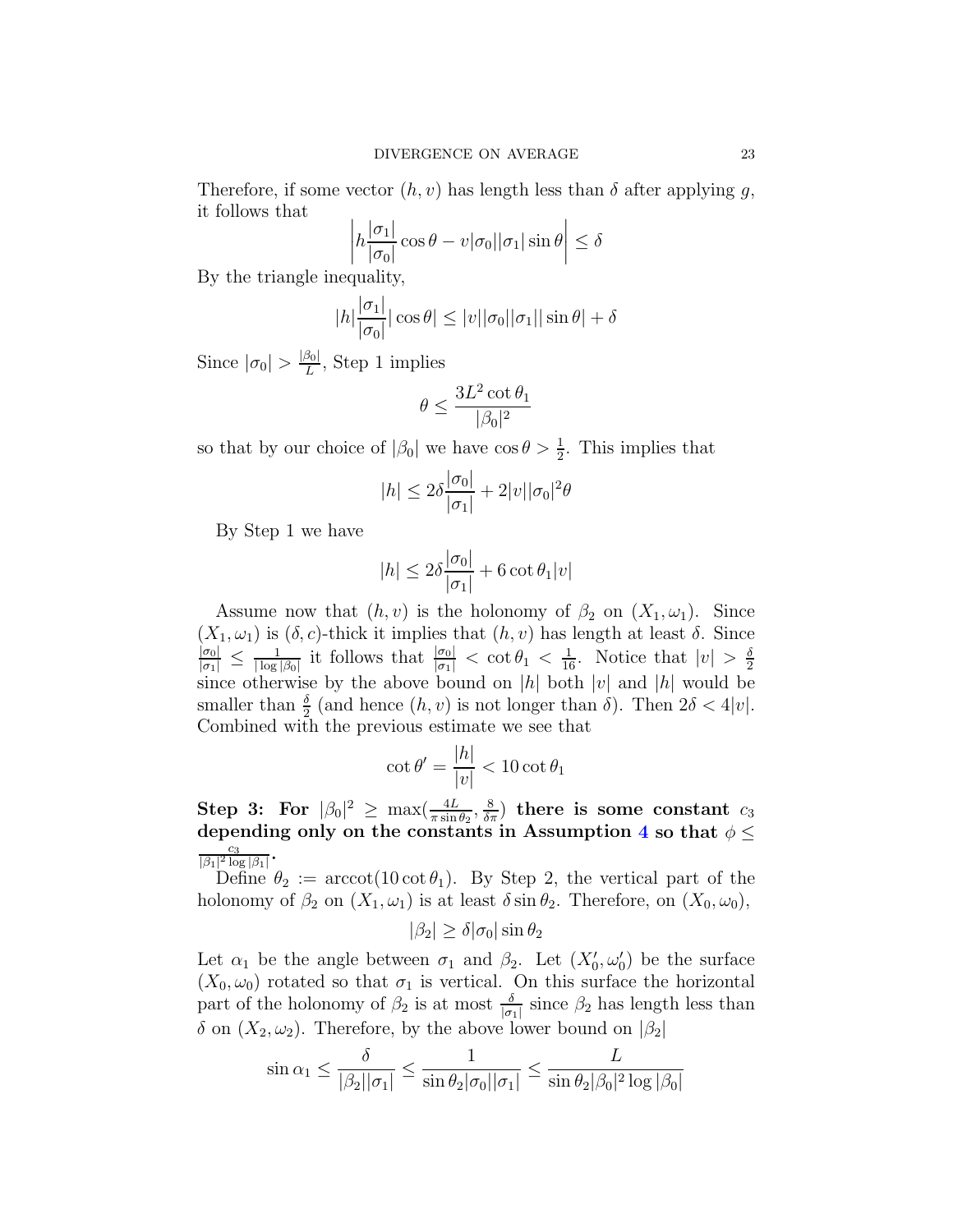Let  $\alpha_2$  be the angle between  $\sigma_1$  and  $\beta_1$ . We have

$$
\sin \alpha_2 \le \frac{1}{|\beta_1||\sigma_1|} \le \frac{2}{\delta |\beta_0|^2 (\log |\beta_0|)^2}.
$$

Now are choice of  $|\beta_0|$  says

$$
\frac{\alpha_i}{2} \le \sin \alpha_i,
$$

for  $i \in \{1, 2\}$ 

By the triangle inequality,

$$
\phi \le 2\left(\frac{1}{\sin \theta_2 |\sigma_0||\sigma_1|} + \frac{1}{|\beta_1||\sigma_1|}\right)
$$

By Lemma [6.1](#page-17-3)  $|\beta_1|$  is comparable to  $|\sigma_0|$  and  $|\sigma_1| \geq |\beta_1| \log |\beta_1|$ . It follows that there is a constant  $c_3$  only depending on the constants in Assumption [4](#page-17-4)

$$
\phi \le \frac{c_3}{|\beta_1|^2 \log |\beta_1|}
$$

 $\Box$ 

*Proof of Proposition [3:](#page-20-1)* Suppose to a contradiction that  $\frac{|\beta_1|}{2\sqrt{2}} \geq |\beta_2|$ . The proof will be divided into two steps:

Step 1: For  $\log |\beta_0| \ge \frac{c_3}{2\sqrt{2}\delta^2 \sin \theta_0}$ , on  $(X_1, \omega_1)$  we have  $|\beta_2| \ge |\beta_1|$ .

Let  $\alpha_i$  be the angle between  $\beta_1$  and  $\beta_2$  on  $(X_i, \omega_i)$  for  $i \in \{0, 1\}$ . Let  $|\cdot|_i$  denote length on  $(X_i, \omega_i)$  for  $i \in \{0, 1\}$ . We have

$$
\delta^2 \sin \alpha_1 \le |\beta_1|_1 |\beta_2|_1 \sin \alpha_1 = |\beta_1| |\beta_2| \sin \alpha_0 \le \frac{c_3 |\beta_2|}{|\beta_1| \log |\beta_1|}
$$

where the lefthand inequality follows from the fact that  $(X_1, \omega_1)$  is  $(\delta, c_1)$ -thick and the righthand inequality follows from Lemma [7.1.](#page-21-0) By assumption, we have

$$
\sin \alpha_1 \le \frac{c_3}{2\sqrt{2}\delta^2 \log |\beta_1|}.
$$

By our choice of  $|\beta_0|$ , since  $|\beta_1| > |\beta_0|$  it follows that  $\sin \alpha_1 < \sin \theta_0$ . However, if  $|\beta_2| \leq |\beta_1|$  on  $(X_1, \omega_1)$  then by Assumption [4,](#page-17-4) the angle between  $\beta_1$  and  $\beta_2$  on  $(X_1, \omega_1)$  is bounded below by  $\theta_0$ , which is a contradiction.

 $\textbf{Step 2: For } |\beta_0| \geq \frac{2c_3}{\delta} \textbf{ on } (X_0,\omega_0) \; |\beta_2| \geq \frac{|\beta_1|}{2\sqrt{2}} \; .$ 

Suppose not to a contradiction. The holonomy vector of the core curve of  $\beta_2$  on  $(X_0, \omega_0)$  is

$$
(|\beta_2|\cos(\varphi+\alpha_0),|\beta_2|\sin(\varphi+\alpha_0))
$$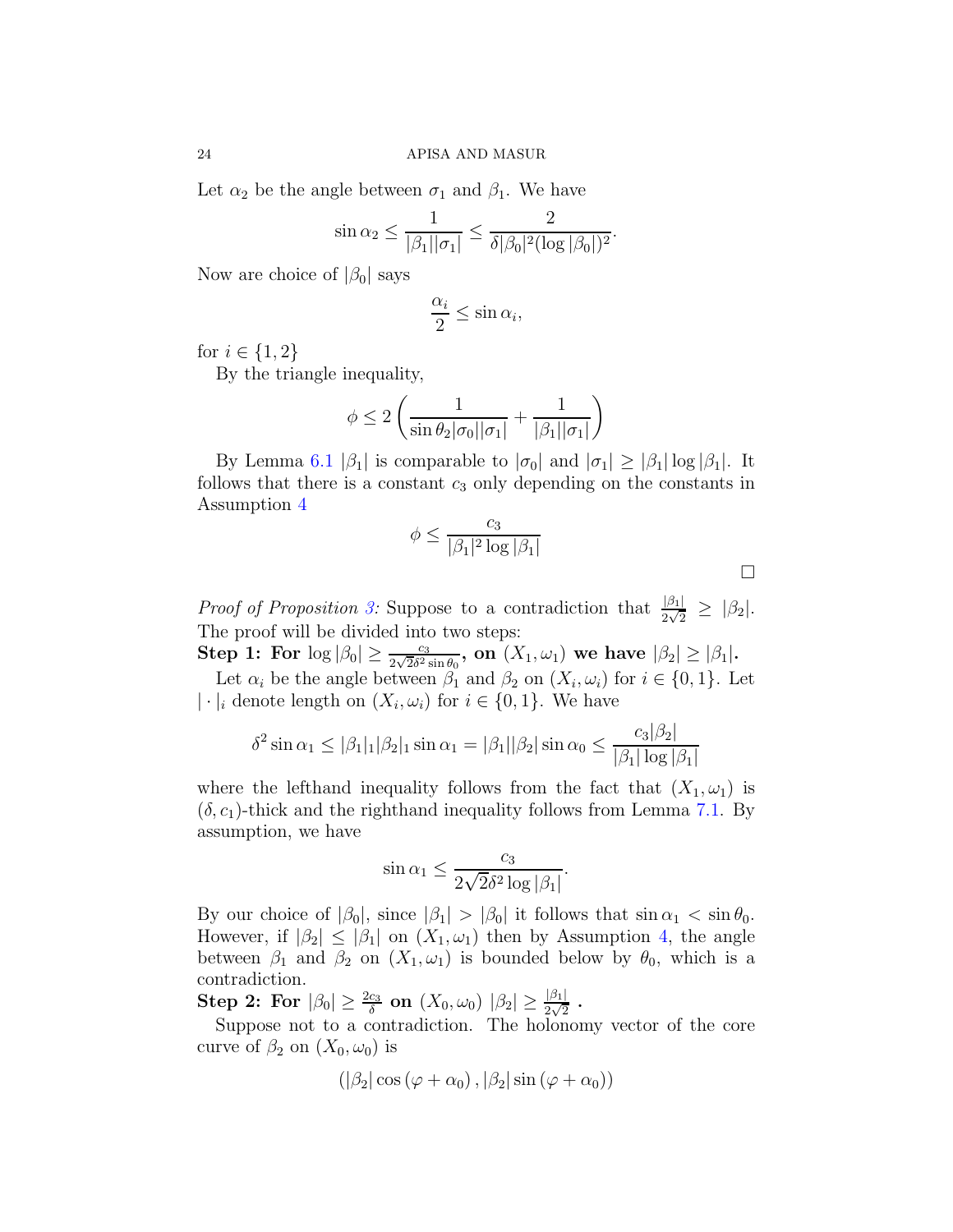where  $\varphi$  is the angle that the holonomy vector of  $\beta_1$  on  $(X_0, \omega_0)$  makes with the horizontal. The holonomy of  $\beta_2$  on  $(X_1, \omega_1)$  is

$$
\left( |\sigma_0| |\beta_2| \cos (\varphi + \alpha_0) , \frac{|\beta_2|}{|\sigma_0|} \sin (\varphi + \alpha_0) \right)
$$

Therefore we have (using the comparison of  $L^1$  and  $L^2$  norms on  $\mathbb{R}^2$  -√ 1  $\frac{1}{2} \|\cdot\|_1 \leq \|\cdot\|_2 \leq \|\cdot\|_1$ 

$$
\frac{1}{\sqrt{2}}\left(|\sigma_0||\beta_1|\cos{(\varphi)} + \frac{|\beta_1|}{|\sigma_0|}\sin{(\varphi)}\right) \le |\sigma_0||\beta_2|\cos{(\varphi + \alpha_0)} + \frac{|\beta_2|}{|\sigma_0|}\sin{(\varphi + \alpha_0)}
$$
  
The right hand side is bounded above by

The right hand side is bounded above by

$$
|\sigma_0||\beta_2|\cos\varphi + |\sigma_0||\beta_2|\sin\alpha_0 + \frac{|\beta_2|}{|\sigma_0|}\sin\varphi + \frac{|\beta_2|}{|\sigma_0|}\sin\alpha_0
$$

Subtracting  $\frac{1}{2\sqrt{2}}$  $(|\sigma_0||\beta_1|\cos{(\varphi)} + \frac{|\beta_1|}{|\sigma_0|}\sin{(\varphi)})$  from both sides of the inequality yields (along with the estimate  $|\beta_2| \leq \frac{|\beta_1|}{2\sqrt{2}}$ ),

$$
\frac{1}{2\sqrt{2}}\left(|\sigma_0||\beta_1|\cos{(\varphi)} + \frac{|\beta_1|}{|\sigma_0|}\sin{(\varphi)}\right) \leq |\sigma_0||\beta_2|\sin{\alpha_0} + \frac{|\beta_2|}{|\sigma_0|}\sin{\alpha_0}
$$

Again using the comparison of the norms  $\|\cdot\|_1$  and  $\|\cdot\|_2$  on  $\mathbb{R}^2$  and the fact that  $\beta_1$  has length at least  $\delta$  on  $(X_1, \omega_1)$  we have

$$
\frac{\delta}{2\sqrt{2}} \le |\beta_2| \sin \alpha_0 + \frac{|\beta_2|}{|\sigma_0|^2} \sin \alpha_0
$$

It now follows from Lemma [7.1](#page-21-0) that

$$
\frac{\delta}{2\sqrt{2}} \le \frac{c_3|\beta_2|}{|\beta_1|^2 \log |\beta_1|} + \frac{c_3|\beta_2|}{|\sigma_0|^2 |\beta_1|^2 \log |\beta_1|}
$$

Applying the estimate  $|\beta_2| \leq \frac{|\beta_1|}{2\sqrt{2}},$ 

$$
\delta \le \frac{c_3}{|\beta_1| \log |\beta_1|} + \frac{c_3}{|\sigma_0|^2 |\beta_1| \log |\beta_1|}
$$

<span id="page-24-0"></span>By our condition on  $|\beta_0|$  both terms on the right are smaller than  $\frac{3}{2}$ which yields a contradiction.

## 8. Proof of Theorem [1](#page-0-0)

In this section we give a proof of Theorem [1.](#page-0-0) The strategy is essentially found in Cheung [\[Che11](#page-28-2), pages 23-24], in the context of continued fractions. We choose constants as well as a cylinder  $\beta_0$  in the following way. Fix  $(X, \omega)$ .

(1) Let  $d_1, d_2, d_3, d_4$  be the constants associated to  $(X, \omega)$  as in Section [5.](#page-13-0)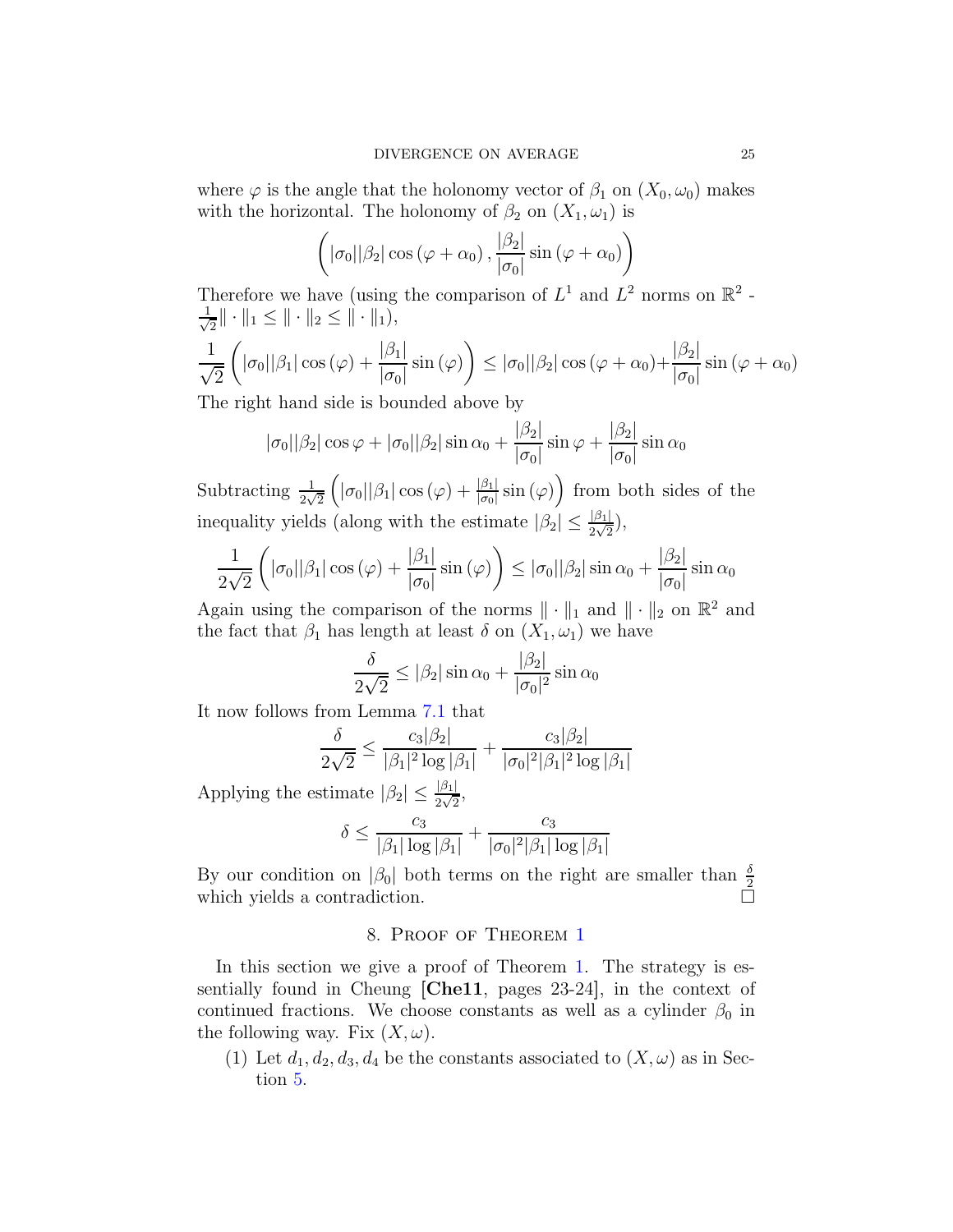- (2) Choose  $c < \min\left(d_2, \frac{1}{2g(2g+|\Sigma|-2)}\right)$ . Being less than the second quantity implies that we may choose  $c = c_1 = c_2$  where  $c_1$  and  $c_2$  satisfy the conditions in Lemma [2.3.](#page-4-0) Being less than the first quantity is required to satisfy Assumption [3.](#page-15-1)
- (3) Define  $D := \max\left(2, \sqrt{\frac{2d_4}{d_1}}\right)$ .
- (4) Choose  $\delta < \min\left(\frac{c}{512D^4}, \frac{c}{576\sqrt{2}(g-1)}, \text{Sys}(X, \omega)\right)$ . Being less than the first quantity means that Assumption [3](#page-15-1) is now completely satisfied. Being less than the final two quantities is required to satisfy Assumption [2.](#page-9-1)
- (5) Choose  $\theta_1$  so that  $\cot \theta_1 < \frac{c}{16}$ ; this is required to satisfy Assumption [4.](#page-17-4)
- (6) Let L and  $\theta_0$  be as in Proposition [1.](#page-5-0) Assumption [1](#page-8-0) is now completely satisfied.
- (7) Set  $\nu := \frac{\delta(192\sqrt{2}g 192\sqrt{2})}{c}$  $\frac{g-192\sqrt{2}}{c}$ .
- (8) Choose  $M = \frac{2^{m+2}L}{\delta}$  $\frac{f^{2}L}{\delta}$  for a positive integer m such that  $m >$  $6L$  (log ( $\frac{2}{1+r^2}$  $\left(\frac{2}{1+2\nu}\right)^{-1}$  $\left(\frac{2}{1+2\nu}\right)^{-1}$  $\left(\frac{2}{1+2\nu}\right)^{-1}$  and so that  $M > 21$ . Assumption 1 and Assumption  $2$  are now completely satisfied.
- (9) Define  $T_1 := 2g + |\Sigma| 2$ ,  $T_0 = 2^{(2^{4T_1})}$ ,  $R'_0 = \frac{\sqrt{2}T_0^2}{\text{Sys}(X,\omega)}$ ,  $\theta_2 =$ arccot (10 cot  $\theta_1$ ), and  $C := \frac{Lc}{16M}$ .
- (10) Define

$$
R_0'' := \max\left(R_0', \exp\left(\frac{4}{d_3}\right), D, \frac{1}{\text{Sys}(X, \omega)}, \exp\left(\frac{4}{C}\right), e^M, \exp\left(\frac{4}{\delta \cot \theta_1}\right), \frac{12L^2 \cot \theta_1}{\pi}, \exp\left(\frac{1}{\cot \theta_1}\right), \sqrt{\frac{4L}{\pi \sin \theta_2}}, \sqrt{\frac{8}{\delta \pi}}\right)
$$

- (11) For cylinders of circumference at least  $R''_0$ , Lemma [7.1](#page-21-0) produces a constant  $c_3$ .
- (12) Set  $R_0 := \max\left(R''_0, \exp\left(\frac{c_3}{2\sqrt{2}\delta^2}\right)\right)$  $\sqrt{2\delta^2} \sin \theta_0$ ),  $\frac{2c_3}{\delta}$  $\frac{c_3}{\delta}\Big)$
- (13) By Proposition [2,](#page-15-2) there is a cylinder  $\beta_0$  on  $(X,\omega)$  whose circumference is at least  $R_0$ , area at least c, and which contains a protochild  $\sigma_0$  whose protochild surface  $(X_1, \omega_1)$  is  $(\delta, c)$ -thick. This means that Assumption [4](#page-17-4) is now completely satisfied. Let  $\beta_1$  be the child cylinder chosen in the child-selection process (Definition [4\)](#page-8-1).

We will associate a collection of children to  $\beta_1$ . To each child cylinder constructed in this way we will associate a new collection of child cylinders and so on. We describe this iterative process. Let  $\beta$  be a cylinder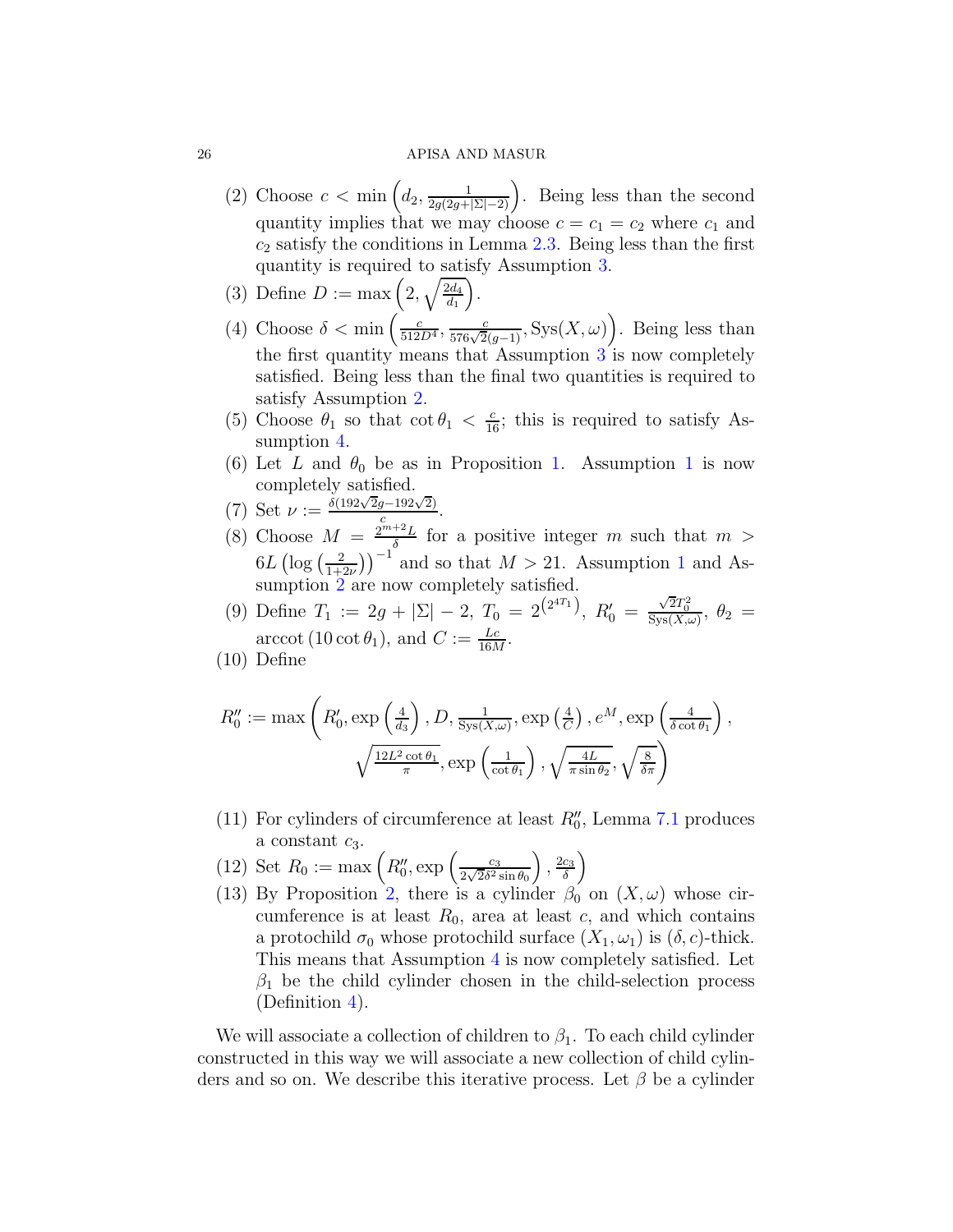constructed in this process. Define its collection of child cylinders  $D_{\beta}$ as follows.

Consider the set of protochildren of  $\beta$ , indexed by  $\left(\frac{2\log|\beta|}{\delta}, 2^m \frac{2\log|\beta|}{\delta}\right)$ . By Proposition [3](#page-20-1) any cylinder that is responsible for  $(\delta, c)$ -thinness of a protochild surface has circumference of size at least  $\frac{|\beta|}{2\sqrt{2}}$ . Divide the set of protochildren into sets

$$
I_k := \left(2^k \frac{2 \log |\beta|}{\delta}, 2^{k+1} \frac{2 \log |\beta|}{\delta}\right)
$$

for  $k \in \{0, \ldots, m-1\}$ . By Corollary [4.6,](#page-13-1) there are at least  $(1 (v)2^k\frac{2\log|\beta|}{\delta}-1$  points, call them  $J'_k$ , in  $I_k$  that are unit distance apart and whose corresponding protochild surface is  $(\delta, c)$ -thick. Let  $J_k$  be the subcollection of  $J'_k$  with the largest and smallest points deleted. This is done so that any two distinct points in  $J_\beta := \bigcup_{k=0}^{m-1} J_k$  are unit distance apart. Notice that

$$
|J_k| \ge (1 - \nu)2^k \frac{2 \log |\beta|}{\delta} - 3 > (1 - 2\nu)2^k \frac{2 \log |\beta|}{\delta}
$$

The set of children  $D_\beta$  will then be the children constructed in the childselection process whose indices correspond to the indices in  $J_\beta$ . We now summarize properties of the children constructed in this process.

<span id="page-26-0"></span>**Proposition 4.** Notice that if  $\beta'$  and  $\beta''$  are distinct children of  $\beta$  $corresponding to indices t' and t'', then$ 

- (1) By Lemma [6.1](#page-17-3) [\(2\)](#page-17-1),  $|\beta| \log |\beta| \leq |\beta'| \leq M |\beta| \log |\beta|$ .
- (2) By Lemma [6.3](#page-19-2) [\(1\)](#page-19-0),  $I_{\beta'} \subseteq I_{\beta}$ .
- (3) By Lemma [6.3](#page-19-2) [\(2\)](#page-19-1), the distance between  $I_{\beta'}$  and  $I_{\beta''}$  is at least  $\rho_{\beta}|I_{\beta}| = \frac{C}{N_{\beta}^2|\beta|^2}.$
- (4) By Lemma [6.1](#page-17-3) [\(3\)](#page-18-0),  $\frac{N_{\beta}|\beta|}{N_{\beta'}|\beta'|} \ge \frac{1}{6Lt'}$ .

Notice that if  $(\beta_n)_{n>0}$  is a sequence of cylinders constructed in the above process so that  $\beta_n \in D_{\beta_{n-1}}$  then  $(I_{\beta_n})_{n\geq 0}$  is a nested sequence of intervals whose diameter is tending to zero. By the nested interval theorem there is an angle  $\theta$  so that  $\bigcap_n I_{\beta_n} = {\theta}$ . Let  $\mathcal D$  be the collection of angles that can be written this way.

By Cheung [\[Che11](#page-28-2), Theorem 3.3], given a set  $\mathcal D$  constructed in the previously described way and satisfying the four enumerated conditions above, if s is some real number so that for every cylinder  $\beta$  constructed in the above process

$$
\sum_{\beta' \in D_{\beta}} \frac{\rho_{\beta'}^s |I_{\beta'}|^s}{\rho_{\beta}^s |I_{\beta}|^s} > 1
$$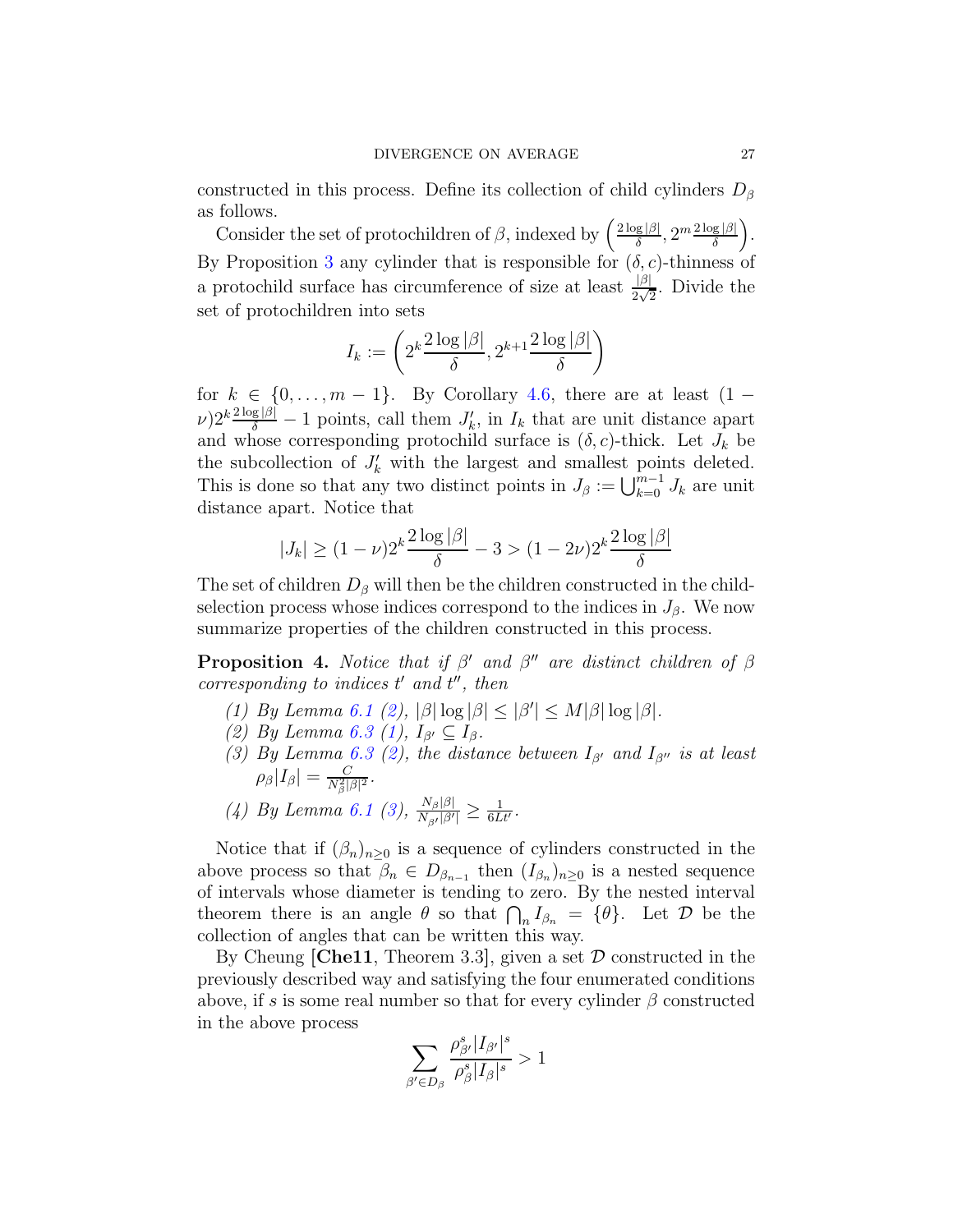then the Hausdorff dimension of  $\mathcal D$  is at least s.

To prove Theorem [1](#page-0-0) it remains to show that  $\mathcal D$  is contained in the set of divergent on average directions and that the above inequality holds for  $s=\frac{1}{2}$  $\frac{1}{2}$ .

<span id="page-27-0"></span>**Lemma 8.1.** Let  $0 < \epsilon < 1$ . Suppose  $\beta'$  is a child of  $\beta$  and  $\theta \in I_{\beta'} \subset I_{\beta'}$  $I_{\beta}$ . Suppose too that  $\frac{4}{\epsilon^2} < \log |\beta|$ . Then for all

 $t \in [\log |\beta|, \log |\beta'|],$ 

except for a subset of size at most  $\log \frac{4M}{\epsilon^2}$ ,  $\beta$  has flat length at most  $\epsilon$ on  $g_t r_\theta(X, \omega)$ .

*Proof.* Suppose without loss of generality that we have rotated  $(X, \omega)$ so that  $\theta$  is the vertical direction. Let  $h(t)$  and  $v(t)$  be the horizontal (resp. vertical) component of the period of  $\beta$  on  $g_t r_\theta(X,\omega)$ . When  $t = \log |\beta| + \log \left(\frac{2}{\epsilon}\right)$  $\left(\frac{2}{\epsilon}\right)$  we see that

$$
v(t) \le \frac{\epsilon}{2} \quad \text{and} \quad h(t) \le \left(\frac{2|\beta|}{\epsilon}\right)|\beta|\sin\left(\frac{1}{|\beta|^2\log|\beta|}\right) \le \frac{2\epsilon^{-1}}{\log|\beta|} \le \frac{\epsilon}{2}.
$$

Similarly when  $t = \log |\beta'| - \log \left(\frac{2M}{\epsilon}\right)$  $\frac{M}{\epsilon}$  we see that

$$
v(t) \le \frac{\epsilon}{2} \quad \text{and} \quad h(t) \le (M|\beta| \log |\beta|) \left(\frac{\epsilon}{2M}\right) |\beta| \sin\left(\frac{1}{|\beta|^2 \log |\beta|}\right) \le \frac{\epsilon}{2}.
$$

Therefore, for all times

$$
t \in \left[ \log |\beta| + \log \left( \frac{2}{\epsilon} \right), \log |\beta'| - \log \left( \frac{2M}{\epsilon} \right) \right]
$$

the curve  $\beta$  has length at most  $\epsilon$  on  $g_t r_{\theta}(X, \omega)$ 

**Corollary 8.2.** Any angle  $\theta \in \mathcal{D}$  is a divergent on average direction in the moduli space of Riemann surfaces  $\mathcal{M}_{q,n}$  (not just in the stratum of quadratic differentials).

*Proof.* Let  $\epsilon > 0$ . By the Mumford compactness theorem,  $\mathcal{M}_{g,n}$  has a compact exhaustion by sets  $K_{\epsilon}$  of Riemann surfaces on which all simple closed curves have hyperbolic length at least  $\epsilon$ . By Maskit [\[Mas85\]](#page-29-13), for sufficiently small  $\epsilon$ , there is an  $\epsilon' > 0$  so that  $K_{\epsilon}$  is contained in the set of Riemann surfaces on which all simple closed curves have extremal length at least  $\epsilon'$ .

Let  $\epsilon'' := \sqrt{c\epsilon'}$  and let  $t_n := \log |\beta_n|$ . Since  $(|\beta_n|)_n$  is an increasing sequence that tends to  $\infty$  let N be an integer such that  $\frac{4}{(\epsilon'')^2} < \log |\beta_n|$ for  $n > N$ . By Lemma [8.1,](#page-27-0) for all  $n > N$  and for all but at most  $\log \frac{4M}{(\epsilon'')^2}$ times in  $[t_n, t_{n+1}]$  the translation surfaces  $\{g_t r_{\theta}(X, \omega)\}_{t=t_n}^{t_{n+1}}$  $_{t=t_n}^{t_{n+1}}$  contain a cylinder with core curve  $\beta_n$  of length less than  $\epsilon''$  and of area at least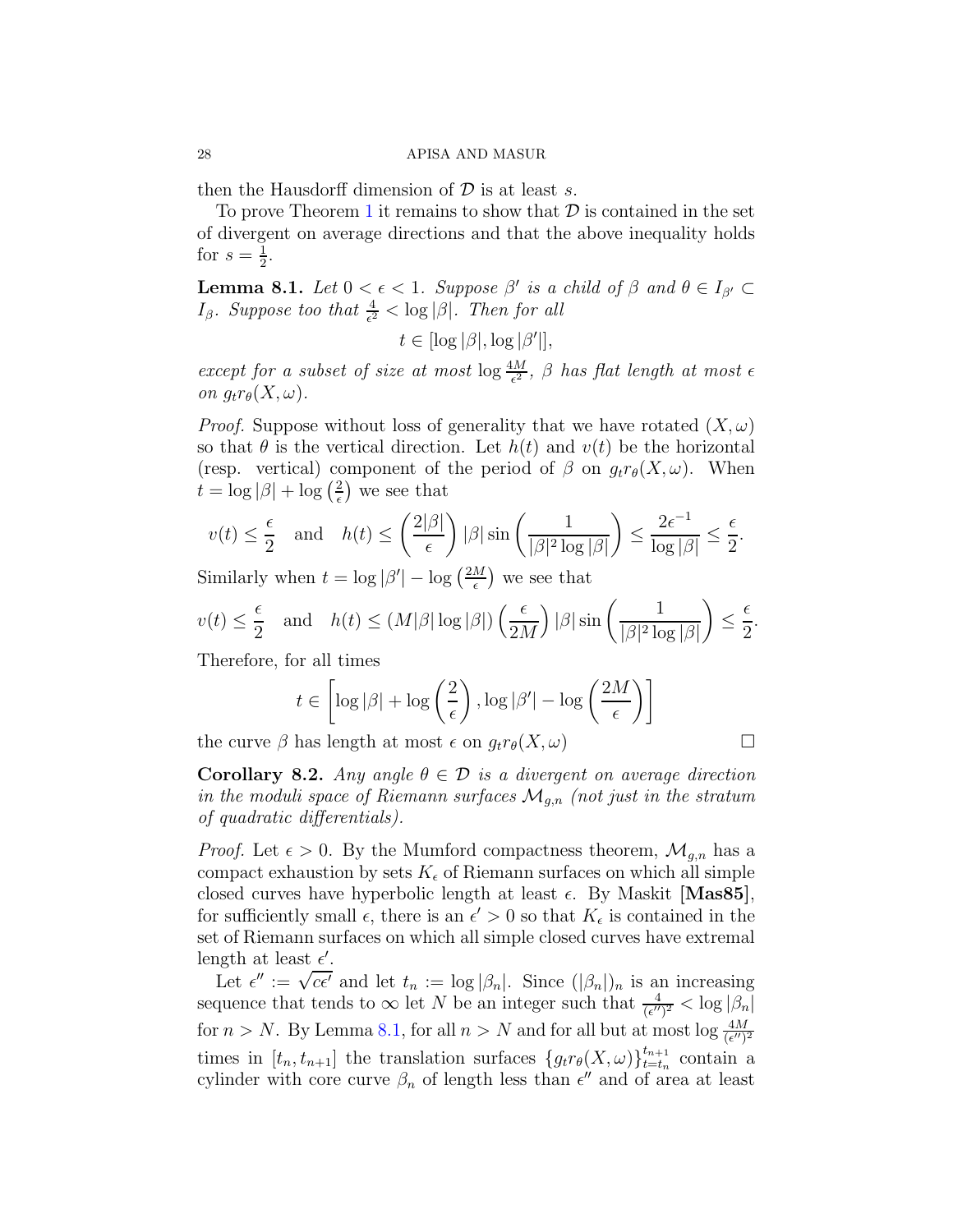c. For these times  $\beta_n$  has extremal length at most  $\frac{(\epsilon'')^2}{c} = \epsilon'$  and hence the underlying Riemann surface lies outside of  $K_{\epsilon}$ . Since  $t_{n+1} - t_n$ tends to  $\infty$  as  $n \longrightarrow \infty$  whereas the amount of time spent in  $K_{\epsilon}$  for times in  $[t_n, t_{n+1}]$  is at most  $\log \frac{4M}{(\epsilon'')^2}$ , we see that  $\{g_t r_\theta(X, \omega)\}\)$  spends asymptotically zero percent of its time in  $K_{\epsilon}$  as desired.

*Proof of Theorem [1:](#page-0-0)* Setting  $s = \frac{1}{2}$  we see that

$$
\sum_{\beta'\in D_{\beta}}\frac{\rho_{\beta'}^s|I_{\beta'}|^s}{\rho_{\beta}^s|I_{\beta}|^s}=\sum_{\beta'\in D_{\beta}}\left(\frac{CN_{\beta}}{CN_{\beta'}}\right)^{1/2}\left(\frac{N_{\beta}|\beta|^2}{N_{\beta'}|\beta'|^2}\right)^{1/2}=\sum_{\beta'\in D_{\beta}}\frac{N_{\beta}|\beta|}{N_{\beta'}|\beta'|}.
$$

By (4) of Proposition [4](#page-26-0) the sum on the right is greater than

$$
\frac{1}{6L} \sum_{k=0}^{m-1} \sum_{t' \in J_k} \frac{1}{t'}
$$

For each k the smallest value of the inner sum occurs when the  $(1 (2\nu)2^k\frac{N_\beta}{\delta}$  values of t' in  $[2^k\frac{N_\beta}{\delta}, 2^{k+1}\frac{N_\beta}{\delta}]$  $\left[\frac{\sqrt{3}}{\delta}\right]$  are all exactly distance 1 apart and lie in the interval  $[(1+2\nu) 2^k \frac{N_\beta}{\delta}, 2^{k+1} \frac{N_\beta}{\delta}]$  $\frac{\sqrt{3}}{\delta}$ . But then

$$
\sum_{t \in J_k} \frac{1}{t} \ge \log(2^{k+1} \frac{N_\beta}{\delta}) - \log\left((1+2\nu) 2^k \frac{N_\beta}{\delta}\right) = \log\left(\frac{2}{1+2\nu}\right)
$$

Since there are m such sums, we see that

$$
\sum_{\beta' \in D_{\beta}} \frac{\rho_{\beta'}^s |I_{\beta'}|^s}{\rho_{\beta}^s |I_{\beta}|^s} > \frac{m \log \left(\frac{2}{1+2\nu}\right)}{6L} > 1
$$

By Cheung [\[Che11](#page-28-2), Theorem 3.3], the Hausdorff dimension of  $\mathcal D$  is at least  $\frac{1}{2}$ . Therefore, the Hausdorff dimension of the set of directions that diverge on average is exactly equal to  $\frac{1}{2}$  by [\[ASAE](#page-28-1)<sup>+</sup>17].  $\Box$ 

### **REFERENCES**

- <span id="page-28-1"></span>[ASAE<sup>+</sup>17] Hamid Al-Saqban, Paul Apisa, Alena Erchenko, Osama Khalil, Shahriar Mirzadeh, and Caglar Uyanik, Exceptional directions for the Teichmüller geodesic flow and Hausdorff dimension, 2017, arXiv:1711.10542.
- <span id="page-28-0"></span>[CE15] Jon Chaika and Alex Eskin, Every flat surface is Birkhoff and Oseledets generic in almost every direction, J. Mod. Dyn. 9 (2015), 1–23. MR 3395258
- <span id="page-28-3"></span>[Cha11] Jon Chaika, Homogeneous approximation for flows on translation surfaces, 2011, arXiv:1110.6167.
- <span id="page-28-2"></span>[Che11] Yitwah Cheung, Hausdorff dimension of the set of singular pairs, Ann. of Math. (2) 173 (2011), no. 1, 127–167. MR 2753601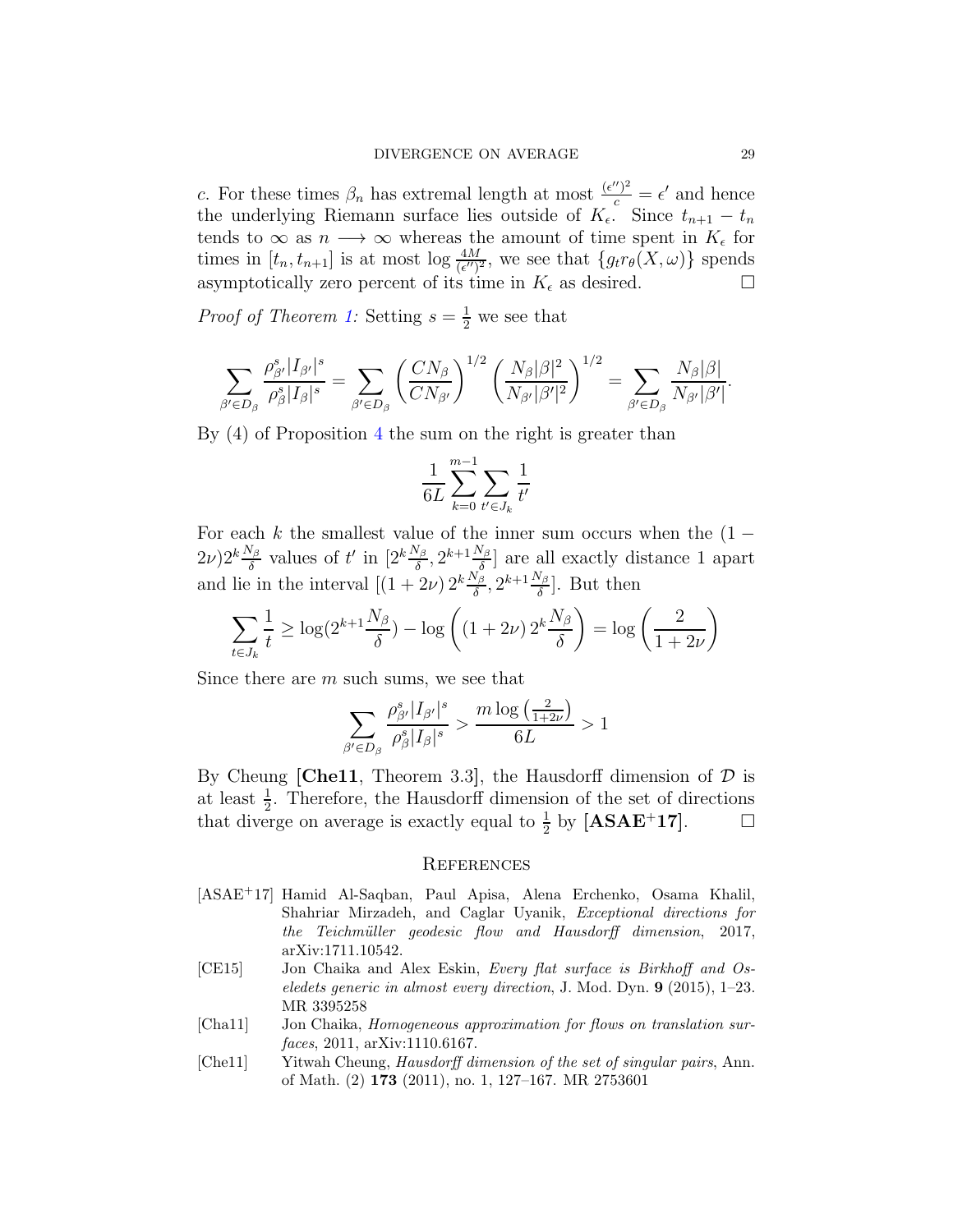- <span id="page-29-4"></span>[Cho17] Manoj Choudhuri, On cusp excursions of geodesics and Diophantine approximation, 2017, arXiv:1703.09002.
- <span id="page-29-9"></span>[CM18] Jon Chaika and Howard Masur, The set of non-uniquely ergodic d-IETs has Hausdorff codimension 1/2, 2018, arXiv:1801.00770.
- <span id="page-29-14"></span>[CRS08] Young-Eun Choi, Kasra Rafi, and Caroline Series, Lines of minima and Teichmüller geodesics, Geom. Funct. Anal. 18 (2008), no. 3, 698–754. MR 2438996
- <span id="page-29-3"></span>[Dan85] S. G. Dani, Divergent trajectories of flows on homogeneous spaces and Diophantine approximation, J. Reine Angew. Math. 359 (1985), 55–89. MR 794799
- <span id="page-29-11"></span>[EKZ] Alex Eskin, Maxim Kontsevich, and Anton Zorich, Sum of Lyapunov exponents of the Hodge bundle with respect to the Teichmüller geodesic flow, preprint, arXiv 1112.5872 (2012).
- <span id="page-29-5"></span>[FLWW09] Ai-Hua Fan, Ling-Min Liao, Bao-Wei Wang, and Jun Wu, On Khintchine exponents and Lyapunov exponents of continued fractions, Ergodic Theory Dynam. Systems 29 (2009), no. 1, 73–109. MR 2470627
- <span id="page-29-0"></span>[KKLM14] S. Kadyrov, D. Y. Kleinbock, E. Lindenstrauss, and G. A. Margulis, Singular systems of linear forms and non-escape of mass in the space of lattices, arXiv:1407.5310.
- <span id="page-29-8"></span>[KMS86] Steven Kerckhoff, Howard Masur, and John Smillie, Ergodicity of billiard flows and quadratic differentials, Ann. of Math. (2) 124 (1986), no. 2, 293–311. MR 855297 (88f:58122)
- <span id="page-29-13"></span>[Mas85] Bernard Maskit, *Comparison of hyperbolic and extremal lengths*, Ann. Acad. Sci. Fenn. Ser. A I Math. 10 (1985), 381–386. MR 802500 (87c:30062)
- <span id="page-29-17"></span>[Mas90] Howard Masur, The growth rate of trajectories of a quadratic differential, Ergodic Theory Dynam. Systems 10 (1990), no. 1, 151–176. MR 1053805
- <span id="page-29-1"></span>[Mas91] , Hausdorff dimension of divergent Teichmüller geodesics, Trans. Amer. Math. Soc. 324 (1991), no. 1, 235–254. MR 984857
- <span id="page-29-2"></span>[Mas92]  $\qquad \qquad$ , Hausdorff dimension of the set of nonergodic foliations of a quadratic differential, Duke Math. J.  $66$  (1992), no. 3, 387–442.
- <span id="page-29-12"></span>[Min92] Yair N. Minsky, Harmonic maps, length, and energy in Teichmüller space, J. Differential Geom. **35** (1992), no. 1, 151–217. MR 1152229
- <span id="page-29-7"></span>[MS91] Howard Masur and John Smillie, Hausdorff dimension of sets of nonergodic measured foliations, Ann. of Math.  $(2)$  134  $(1991)$ , no. 3, 455– 543. MR 1135877
- <span id="page-29-16"></span>[MTnW18] Luca Marchese, Rodrigo Treviño, and Steffen Weil, *Diophantine ap*proximations for translation surfaces and planar resonant sets, Comment. Math. Helv. 93 (2018), no. 2, 225–289. MR 3811752
- <span id="page-29-10"></span>[Raf07] Kasra Rafi, Thick-thin decomposition for quadratic differentials, Math. Res. Lett. 14 (2007), no. 2, 333–341. MR 2318629
- <span id="page-29-6"></span>[Str84] Kurt Strebel, Quadratic differentials, Ergebnisse der Mathematik und ihrer Grenzgebiete (3) [Results in Mathematics and Related Areas (3)], vol. 5, Springer-Verlag, Berlin, 1984. MR 743423
- <span id="page-29-15"></span>[Vor03] Yaroslav Vorobets, Periodic geodesics on translation surfaces, 2003, arXiv:math/0307249.